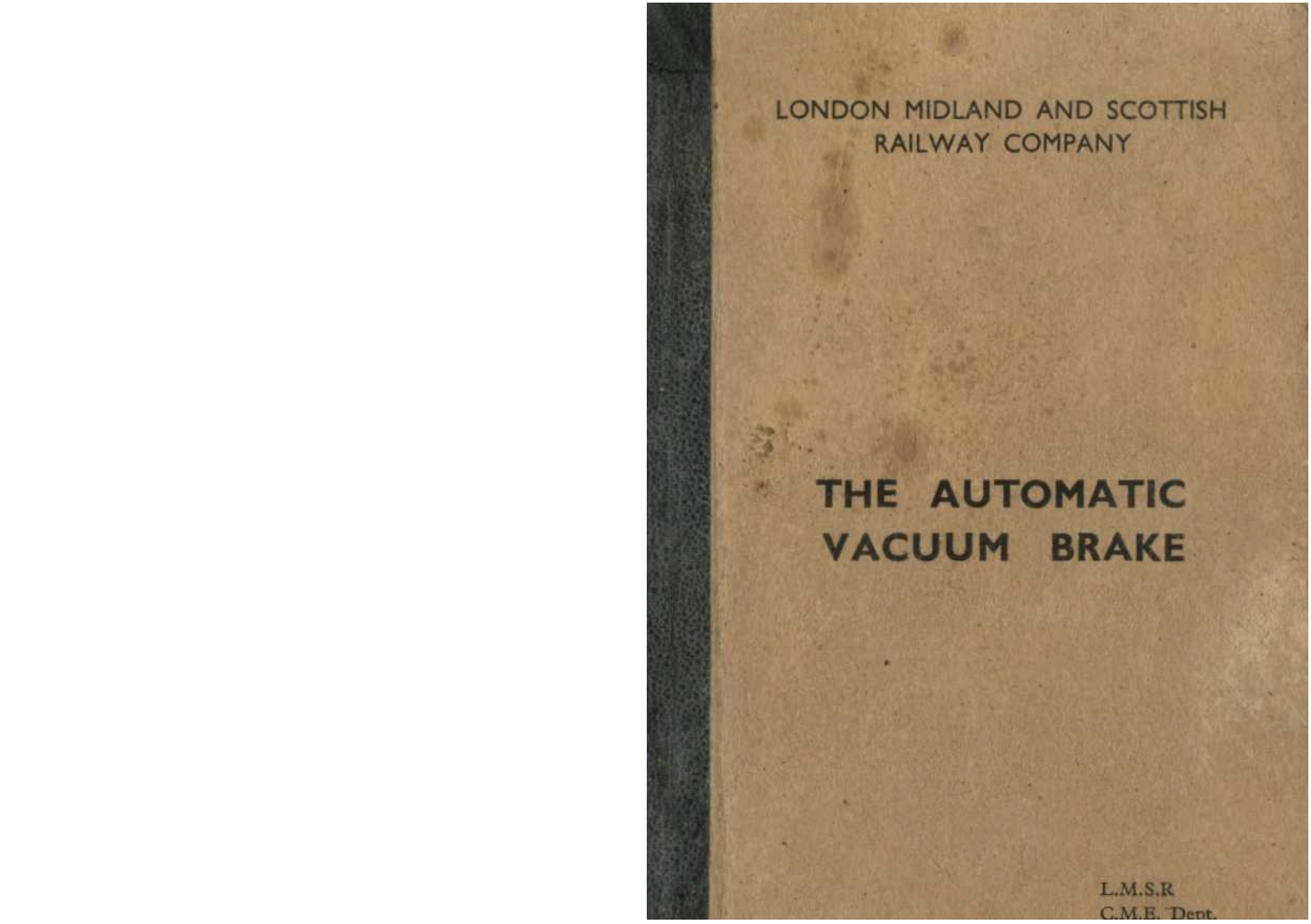E.R.O. 63454

LONDON MIDLAND AND SCOTTISH RAILWAY COMPANY

# THE AUTOMATIC VACUUM BRAKE

L.M.S.R. C.M.E. Dept Derby, 1946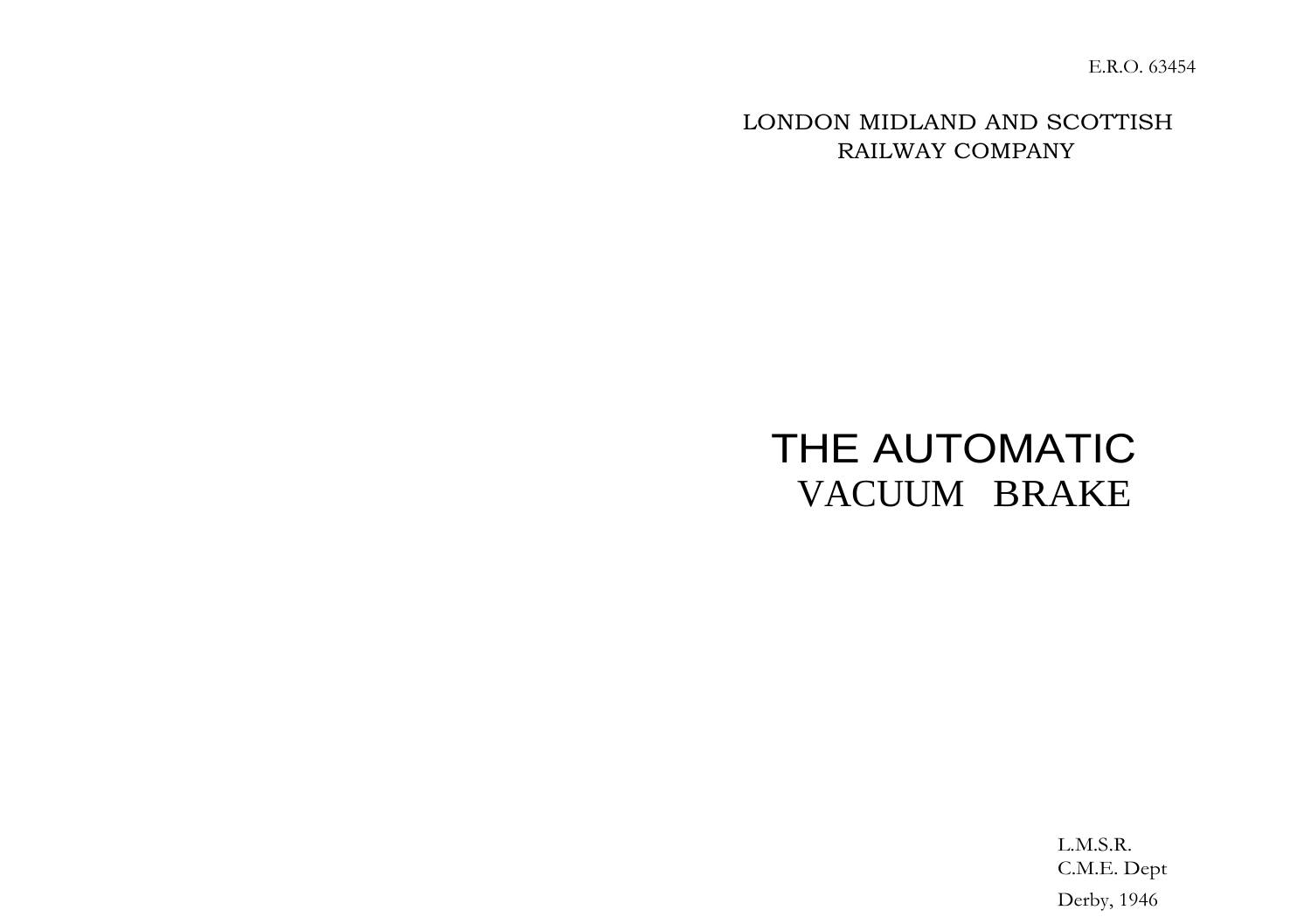mobe  $rac{4}{5}$ j. and  $\frac{1}{2}$ property  $\mathcal{Q}$ œ  $\frac{dV}{dV}$ paned 5  $u - u$  $\theta$ £ Date  $\mathbb{R}$ Station  $\ddot{v}$  $\frac{1}{100}$ E Grade **Borne** Book. Dei **RU** Name: ection) M.E. Sig-

# **PREFACE.**

This Handbook is issued for the guidance of the C.M.E. C. & W. Section, Outdoor Foremen, Examiners, Brakesmen and others, who are called upon to examine and maintain the Automatic Vacuum Brake Equipment on the Company's Coaching and Freight Stock Vehicles in proper order.

While the principles outlined are applicable to all British railway-owned rolling stock fitted with the automatic vacuum brake, the description and diagrams illustrating the various arrangements and fittings are based on L.M.S.R. equipment and practices.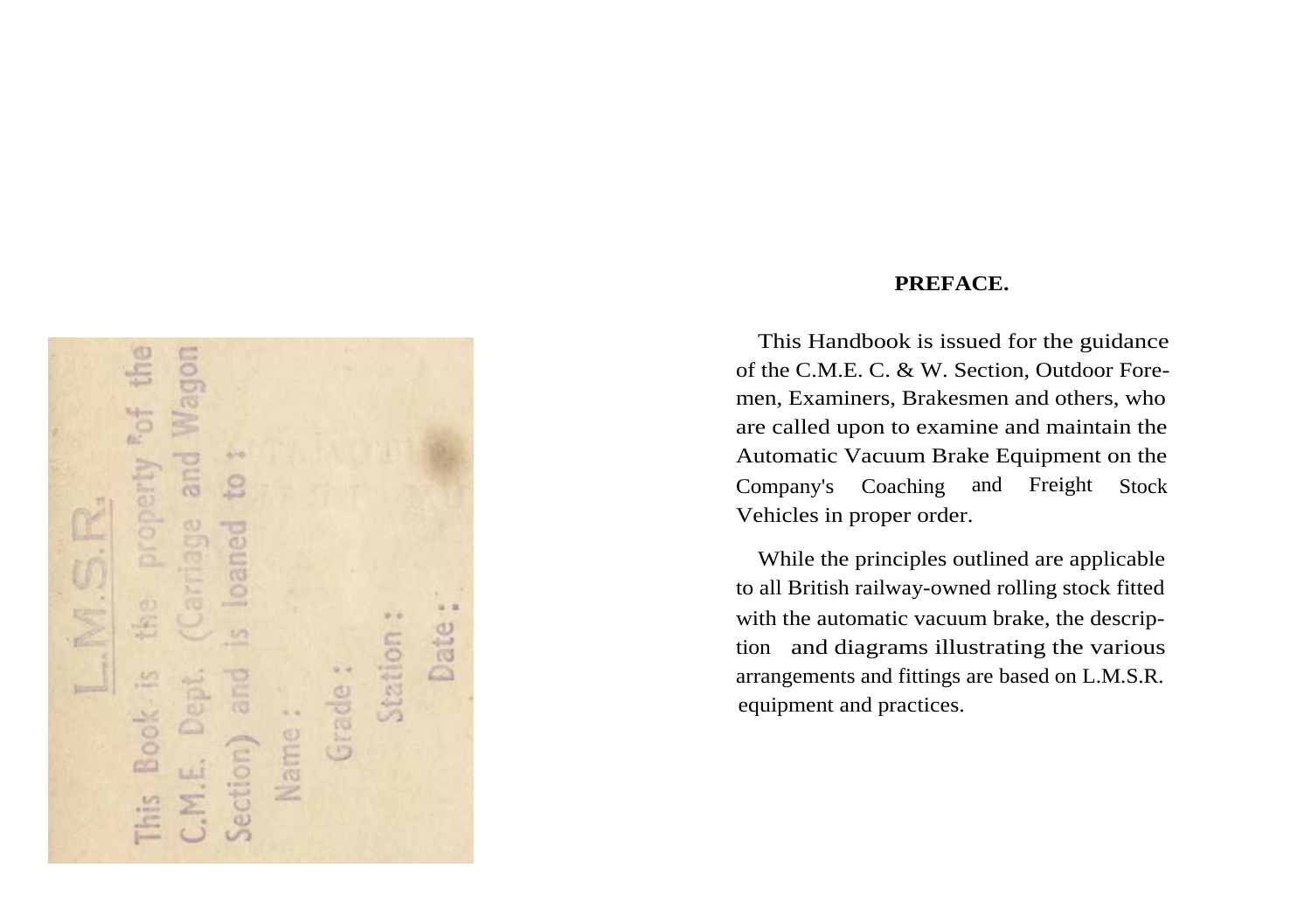# CONTENTS.

V

# **Part I.**

# **GENERAL DESCRIPTION.**

| Vacuum-a simple definition                                  | $\cdots$ |  |              |
|-------------------------------------------------------------|----------|--|--------------|
| The measurement of vacuum                                   |          |  | $\mathbf{1}$ |
| The application of vacuum for power purposes                |          |  | 2            |
| The utilization of vacuum equipment for braking<br>purposes |          |  |              |

# **AUTOMATIC VACUUM BRAKE EQUIPMENT.**

| General          |  | <br> | $\cdots$ | $\cdots$ | $\cdots$ |  |
|------------------|--|------|----------|----------|----------|--|
| Engine equipment |  | <br> | $\cdots$ | $\cdots$ | $\cdots$ |  |

# **COACHING STOCK EQUIPMENT.**

| Brake cylinders                                 |           |                         |          |          |          |    |
|-------------------------------------------------|-----------|-------------------------|----------|----------|----------|----|
| Ball valves                                     |           |                         |          |          |          | 6  |
| Direct admission valves                         |           |                         |          |          |          |    |
| Guards' brake application valves                |           |                         |          |          |          | 8  |
| Passenger communication apparatus               |           |                         |          | $\cdots$ | $\cdots$ | 8  |
| Vacuum gauges                                   | $\ddotsc$ |                         |          |          |          | 9  |
| Brake block operating gear                      |           | <b>Carlos Committee</b> | $\cdots$ |          |          | 10 |
| The operation of the Automatic Vacuum Brake  11 |           |                         |          |          |          |    |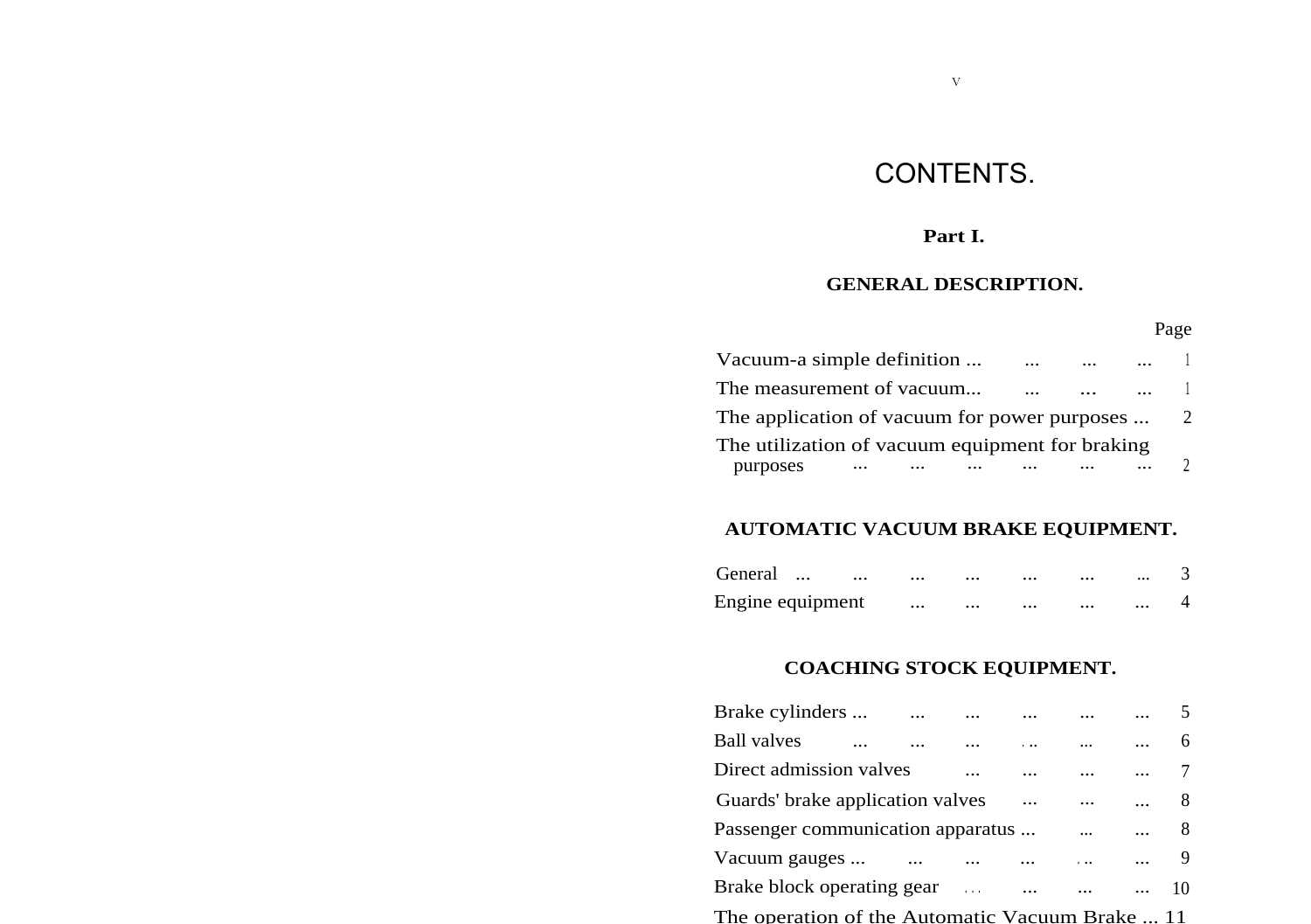#### **Part IL**

#### **EXAMINATION AND TESTING OF A.V.B. EQUIPMENT.** Page

| Examination and adjustment<br>Brake block adjustment  |          | 13<br>13 |
|-------------------------------------------------------|----------|----------|
|                                                       |          |          |
| Use of clearance gauges (4- and 6-wheeled bogies)  13 |          |          |
| Handbrakes                                            |          | 14       |
| Vacuum equipment                                      |          | 14       |
| Passenger communication apparatus                     | $\cdots$ | 15       |
| Guards' emergency application valves                  |          | 15       |
| Vacuum gauges                                         |          | 15       |
| Brake cylinder release valves                         |          | 15       |
| Adverse weather conditions-frost                      |          | 15       |
| Testing and irregularities                            |          | 15       |

#### **TEST APPARATUS.**

Irregularities and testing of A.V.B. equipment ... 16 Engine equipment:-

| (a) Engines fitted with combined large and small   |          |              |          |          |  |
|----------------------------------------------------|----------|--------------|----------|----------|--|
| ejector                                            |          |              | $\cdots$ |          |  |
| (b) Engines fitted with single ejector and pump 17 |          |              |          |          |  |
| Train equipment                                    | $\cdots$ | <br>$\cdots$ | $\cdots$ | $\cdots$ |  |

#### **IRREGULARITIES, REMEDIAL ACTION.**

| Flexible hoses                 | $\cdots$ | $\cdots$ |          | $\cdots$ | $\cdots$ | 18 |
|--------------------------------|----------|----------|----------|----------|----------|----|
| D.A. valves<br>$\cdots$        | $\cdots$ | $\cdots$ | $\cdots$ | $\cdots$ | $\cdots$ | 18 |
| Brake cylinders                |          | $\cdots$ | $\cdots$ | $\cdots$ | $\cdots$ | 19 |
| Excessive vacuum in reservoirs |          |          |          |          | $\cdots$ | 19 |

# Dia. No. **DIAGRAMS.**

1. "U" tube for measurement of vacuum.

- 2. General arrangement of vacuum brake on engine and coaches.
- 
- 3. Vacuum hose coupling. 4. Arrangement of vacuum brake cylinder.
- 5. Ball valve.
- 6. Direct admission valve.
- 6a. Direct admission valve with modified air intake shield.
- 7. Emergency valve.
- 7a. Emergency valve, modified type (standard). 8. Communication valve (closed).
- 
- 8a. Communication valve (open).
- 9. General arrangement of brake rigging on a modern 4-wheeled bogie.

# INDEX.

#### **Part I.**

| Subject.                                                                       |                      |          |          |   | Page           |
|--------------------------------------------------------------------------------|----------------------|----------|----------|---|----------------|
| Air, admission of, to train pipe                                               |                      |          |          |   | 8.11           |
| Atmosphere, pressure exerted by                                                |                      | $\cdots$ |          |   | 2              |
| Brake, application, direct admission valves                                    |                      |          |          |   | $\overline{7}$ |
| Brake application, time lag                                                    |                      |          |          |   | 7              |
| Brake block, carrier beam                                                      |                      |          |          |   | 10             |
| <b>Brake blocks</b><br>$\mathbf{u}$ and $\mathbf{u}$ and $\mathbf{u}$          |                      |          |          |   | 6,10           |
| Brake blocks, operating gear                                                   |                      |          |          |   | 10             |
| Brake, calculation of power                                                    |                      | .        |          |   | 10             |
| Brake, continuous<br>فتوارث المتوارد                                           |                      |          |          |   | .3<br>2.       |
| Brake, continuous main vacuum train pipe                                       |                      |          |          |   | 3              |
| Brake cylinders, combined cylinder and reservoir                               |                      |          |          |   | 5              |
| Brake cylinders, diaphragm type                                                | $\sim$ $\sim$        |          |          |   | 6              |
| Brake cylinder, pistons<br><b>Contract Contract</b>                            |                      |          |          |   | 5              |
| Brake cylinder, piston rods                                                    |                      | .        |          |   | 6              |
| Brake cylinder piston rods, length of                                          |                      |          | $\cdots$ |   | 6              |
| Brake cylinder piston rod gland packing                                        |                      |          |          |   | 6              |
| Brake cylinder piston, rolling ring                                            |                      |          |          |   | 5              |
| Brake cylinder, rolling ring type                                              |                      |          |          |   | 5              |
| Brake, design of<br>and the company of the company                             |                      | .        |          |   | 10             |
| Brake equipment, automatic vacuum                                              |                      |          |          |   | 3              |
| Brake equipment, hand                                                          | and the contract and |          |          |   | 4              |
| Brake, re-creation of vacuum after testing                                     |                      |          |          |   | 11             |
| Brake, self-contained                                                          |                      |          |          |   | 3              |
| Brake, testing after attaching or detaching vehicles                           |                      |          |          |   | 11             |
| Brake, testing of<br>$\mathcal{L}^{\text{max}}$ and $\mathcal{L}^{\text{max}}$ |                      |          |          |   | 11             |
| Brake, automatic vacuum, operation of                                          |                      |          |          |   | 11             |
| Brake valve, drivers'                                                          |                      | $\cdots$ |          |   | 5              |
| Couplings, flexible hosepipe                                                   |                      |          |          |   | $\overline{3}$ |
| Cylinders, brake<br>$\cdots$ $\cdots$                                          |                      |          |          |   | $\overline{5}$ |
| Direct admission valves                                                        |                      |          |          |   | $\overline{7}$ |
| Discs, passenger communication apparatus                                       |                      |          |          |   | 9              |
| Driver's brake valve                                                           |                      |          |          |   | 5              |
| Dummy plugs<br>$\cdots$                                                        |                      |          |          |   | 3,4            |
| Ejector, combined type                                                         |                      |          |          |   | 4              |
| Ejector, large                                                                 |                      |          |          |   | 4              |
| $\sim$ $\sim$<br>Ejector, small<br>$\cdots$                                    |                      |          |          |   | 4              |
| Engine equipment, ejector                                                      |                      | $\cdots$ | $\cdots$ |   | 4              |
| Engine equipment, vacuum pump                                                  |                      |          | $\cdots$ | . | 5              |
|                                                                                |                      |          |          |   |                |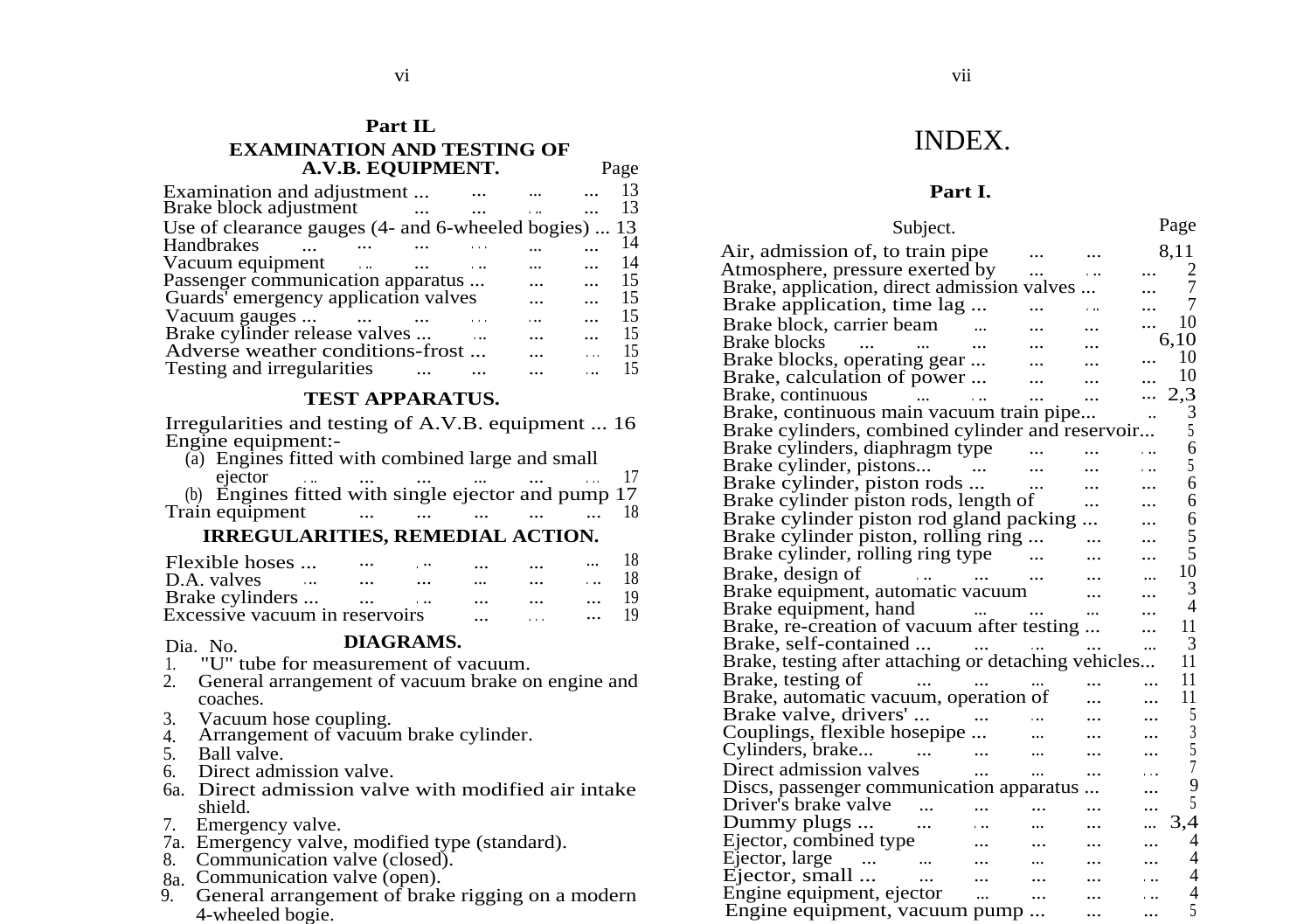|                                                                                       | Subject. |               |           |           | Page           |
|---------------------------------------------------------------------------------------|----------|---------------|-----------|-----------|----------------|
| Flap valve<br>$\cdots$                                                                |          |               |           |           | 8,9            |
| Flexible branch pipes                                                                 |          |               |           |           | 6              |
| Flexible hose pipes                                                                   |          |               |           |           | 3              |
| Gauges, pressure                                                                      |          |               |           |           |                |
| Gauges, vacuum                                                                        |          |               |           |           | $\frac{2}{9}$  |
| Gauges, vacuum, single needle                                                         |          |               |           |           | 9              |
| Gauges, vacuum, duplex                                                                |          |               |           |           | $\overline{9}$ |
|                                                                                       |          |               |           |           | $\overline{4}$ |
| Hand brakes<br>                                                                       | $\cdots$ |               |           |           | $\overline{3}$ |
| Hosepipe connections and washers<br>Indicator disc, passenger communication apparatus |          |               |           |           | $\frac{9}{3}$  |
| Joint washers, flexible hose pipe                                                     |          |               |           |           |                |
| Levers, brake                                                                         |          | $\cdots$      |           |           | 10             |
| Mercury, inches of                                                                    |          | .             |           |           |                |
| Operation of A.V.B. equipment                                                         |          |               | $\ddotsc$ |           | 11             |
| Passenger communication apparatus, action of                                          |          |               |           |           | 8.9            |
| Passenger communication apparatus, chains                                             |          |               |           |           | 9              |
| Passenger communication apparatus, description  8,9                                   |          |               |           |           |                |
| Passenger communication apparatus, indication discs                                   |          |               |           |           | 9              |
| Passenger communication apparatus, valves                                             |          |               |           |           | 9              |
|                                                                                       |          |               |           |           | 6              |
| Pipes, flexible branch                                                                |          | $\sim$ $\sim$ |           |           |                |
| Pipes, flexible hose                                                                  |          |               |           |           | $\frac{3}{3}$  |
| Pipes, flexible hose connections                                                      |          |               |           |           |                |
| Pipes, iron branch                                                                    | $\cdots$ |               |           |           | 6              |
| Plugs, dummy                                                                          | $\ldots$ |               |           | $\ddotsc$ | 3              |
| Pressure, mean atmospheric                                                            |          |               |           |           | 1              |
| Pull rods, brake                                                                      |          |               |           |           | 10             |
| Rocking shaft, brake                                                                  |          |               |           | .         | 10             |
| Trunnion, brake cylinder suspension                                                   |          |               |           |           | 5              |
| Universal coupling                                                                    |          |               |           |           | 3              |
| "U" tube<br>$\cdots$                                                                  |          |               |           | .         | 1.2            |
| Vacuum, application for brake power                                                   |          |               |           |           | 2              |
| Vacuum, a simple definition                                                           |          |               |           |           | 1              |
| Vacuum Brake, "Automatic"                                                             |          |               |           |           | $\overline{c}$ |
| Vacuum Brake, "Simple"                                                                |          |               |           |           | $\overline{2}$ |
| Vacuum, degree of                                                                     | $\sim$   | $\ddotsc$     | $\cdots$  |           | 1.3            |
| Vacuum, degree of exhaustion                                                          |          |               | $\cdots$  |           | 1,3            |
| Vacuum, measurement of, by Bourdon type gauge                                         |          |               |           | <br>.     | 2<br>1,        |
| Vacuum, measurement of, by "U" tube                                                   |          |               |           |           |                |
|                                                                                       |          |               |           |           | 3              |
| Vacuum, partial                                                                       |          | $\cdots$      |           |           |                |
| Vacuum, utilization for braking purposes                                              |          |               |           |           | 6              |
| Valves, brake cylinder ball release                                                   |          |               |           | .         | 7              |
| Valves, brake cylinder ball release diaphragm                                         |          |               |           |           |                |
| Valves, brake cylinder ball release, hand operated                                    |          |               |           |           | .9             |
| Valves direct alimissinn, operation o                                                 |          |               |           |           |                |

| Subject.                                                       |     |  |  |  |
|----------------------------------------------------------------|-----|--|--|--|
| Valves, guard's emergency brake application                    |     |  |  |  |
| Valves, guard's emergency brake application, non-<br>automatic |     |  |  |  |
| Valves, guard's emergency brake application, standard          |     |  |  |  |
| type<br>Vehicles, coaching stock                               | 3.9 |  |  |  |
| Vehicles, coaching stock brake equipment                       |     |  |  |  |
| Vehicles, freight "fitted"                                     |     |  |  |  |
| Vehicles, freight "piped"                                      |     |  |  |  |

# Part II.

| Adjustment of brake, 4-wheeled bogie                          | 14             |  |
|---------------------------------------------------------------|----------------|--|
| Adjustment of brake, 6-wheeled bogie                          | 14             |  |
| Adjustment of brake, precautions necessary                    | 13<br>. .      |  |
| Adjustment of brake, equalising links, position of            | 13             |  |
| Adverse weather condition-frost                               | 15             |  |
| Bogies, 4- and 6-wheeled                                      | 14             |  |
| Brake blocks, adjustment of                                   | 13             |  |
| Brake blocks, clearance gauge                                 | 13             |  |
| Brake cylinder release valves                                 | 15             |  |
| Brake, efficiency of<br>$\sim$ $\sim$ $\sim$ $\sim$           | 11, 13, 14     |  |
| Brake equipment, examination of                               | 11,13          |  |
| Brake gear, securing of                                       | 14             |  |
| Brake gear, free working of<br>                               | 14<br>$\cdots$ |  |
| Cocks, test                                                   | 16             |  |
| Coupling, universal hose pipe                                 | 14             |  |
| Cylinders, brake<br>                                          | 19             |  |
| Defects, attaching of "For repair" label                      | 19<br>.        |  |
| Defects, detection of                                         | 16<br>.        |  |
| Diaphragm, ball release valve                                 | 15             |  |
| Diaphragm, brake cylinder<br>$\sim$                           | 19             |  |
| Direct admission valves<br>$\ddotsc$<br>$\ddotsc$<br>$\cdots$ | 14,18          |  |
| Discs, passenger communication apparatus                      | 15             |  |
| Engine equipment, degree of vacuum to be maintained           |                |  |
| under test                                                    | 17,18          |  |
| Engine equipment, method of testing                           | 17,18          |  |
| Engine equipment, testing of, boiler pressure                 | 17             |  |
| Equipment, engine.                                            | 17             |  |
| Equipment, train<br>$\cdots$                                  | 18<br>.        |  |
| Equipment, test<br><br>                                       | 16             |  |
| Examination and testing of A.V.B. equipment                   | 13             |  |
| Excessive vacuum m reservoirs                                 | 19             |  |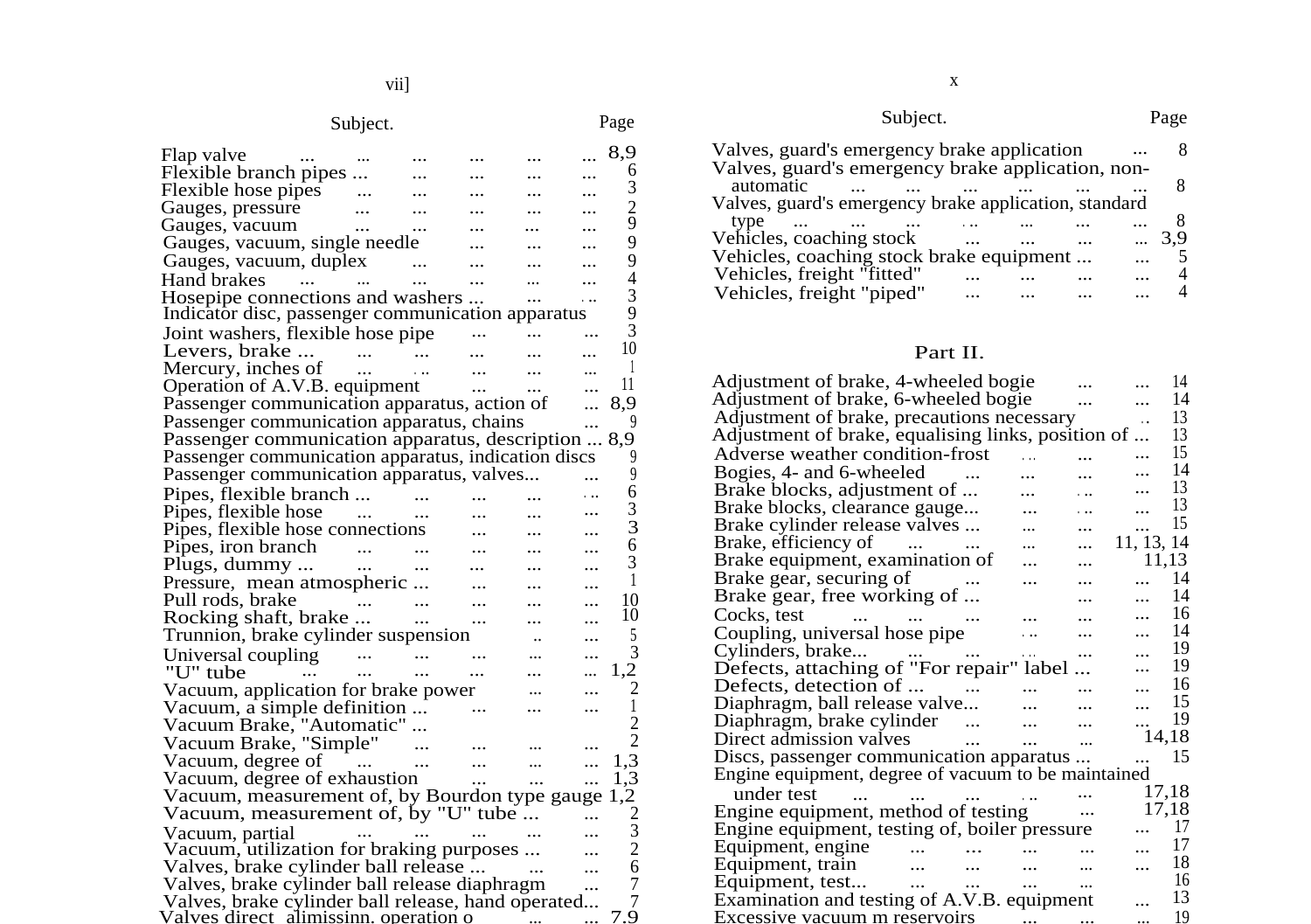# Subject. Page

| Flexible hose pipes<br><b>Contract Contract</b>      | $\ldots$                 |                         | .                        |          | 17    |
|------------------------------------------------------|--------------------------|-------------------------|--------------------------|----------|-------|
| Frost, releasing of brake blocks                     |                          |                         | .                        |          | 15    |
| Gauge, master vacuum                                 | $\sim$ $\sim$            |                         | $\cdots$                 | $\cdots$ | 16    |
| Gauge, test cock<br><b>Contractor</b>                | $\ldots$                 |                         | $\cdots$                 |          | 16    |
| Gauges, vacuum examination of                        |                          |                         | .                        |          | 15    |
| Gland packing<br>المناول المتناولين                  |                          | $\cdots$                |                          | 14.17    |       |
| Guard's emergency brake, examination of              |                          |                         |                          |          | 15    |
| Hand brakes, examination and testing of              |                          |                         |                          |          | 14    |
| Hose pipe coupling pins                              | منادر المتكافئ المتكارين |                         |                          |          | 14    |
| Irregularities, action to be taken when engine found |                          |                         |                          |          |       |
|                                                      | $\cdots$                 |                         |                          |          | 18    |
| correct<br>Irregularities, causes of                 | $\cdots$                 | $\cdots$                |                          |          | 16    |
| Irregularities, isolation of a defective diaphragm   |                          |                         |                          |          |       |
| cylinder                                             |                          |                         |                          |          | 19    |
| Irregularities, isolation of a defective R.R. brake  |                          |                         |                          |          |       |
| cylinder<br>$\cdots$<br>$\cdots$                     |                          | $\sim 100$ km s $^{-1}$ | $\cdots$                 |          | 19    |
| Irregularities on train, remedial action             |                          |                         |                          | 18.19    |       |
| Irregularities, standard method of examination and   |                          |                         |                          |          |       |
| testing<br>$\cdots$<br>$\ldots$                      | فقفان المتلاب المناد     |                         |                          | 16,17    |       |
| Irregularities, sticking of brake cylinder piston    |                          |                         |                          |          | 19    |
| Irregularities, testing of equipment                 |                          |                         | <b>Contract Contract</b> | $\cdots$ | 16    |
| Irregularities, testing of train equipment           |                          |                         |                          |          | 18    |
| Joint washers, flexible hose pipe                    |                          | $\sim$                  |                          |          | 14,17 |
| Leakages in brake equipment                          |                          | $\cdots$                | $\cdots$                 |          | 14    |
| Links, equalising<br>للمراد المترادي                 |                          |                         | $\cdots$                 |          | 13    |
| Maintenance of brake equipment                       |                          |                         | $\cdots$                 |          | 13    |
| Mercury columns                                      | المتراد المترادين        |                         |                          |          | 16    |
| Passenger communication apparatus, periodic over-    |                          |                         |                          |          |       |
| haul<br>$\sim 100$<br>$\ldots$                       |                          |                         |                          | .        | 15    |
| Precautions, safety<br>$\ddots$                      | $\ddotsc$                | .                       | .                        | 15,20    |       |
| Pump, vacuum<br>$\cdots$                             | .                        |                         |                          |          | 17    |
| Release valves<br>$\sim$                             |                          |                         |                          | $\cdots$ | 15    |
| Release valves, cords and wires                      |                          | $\ddotsc$               | $\ddot{\phantom{0}}$     | $\cdots$ | 15    |
| Rods, piston, cleaning of                            |                          |                         | .                        |          | 14    |
| Rolling ring, brake cylinder                         |                          |                         | .                        |          | 19    |
| Safety precautions                                   |                          |                         |                          |          | 15,20 |
| Stops, equalising link                               | .                        |                         | .                        |          | 13    |
| Test apparatus                                       |                          | .                       | $\cdots$                 | $\cdots$ | 16    |
| Test apparatus, isolating cocks                      |                          |                         | $\cdots$                 |          | 16    |
| Test apparatus, leak discs                           |                          |                         |                          |          | 16    |
| Testing and irregularities                           |                          |                         | $\cdots$                 |          | 15    |
| Train equipment<br>$\cdots$                          |                          |                         | .                        |          | 18    |
| Triangular brake beams                               |                          |                         |                          |          | 14    |
| Universal hose pipe coupling                         |                          |                         |                          | .        | 14    |

| Subject.                           |          | Page |
|------------------------------------|----------|------|
| Use of brake block clearance gauge | $\cdots$ | 13   |
| Vacuum equipment, air tightness of | $\cdot$  | 14   |
| Vacuum equipment, examination of   | $\sim$   | 14   |
| Vacuum gauges, examination of      |          | 15   |
| Vacuum, over creation of<br>       |          | 19   |
| Washers, valve seating             |          |      |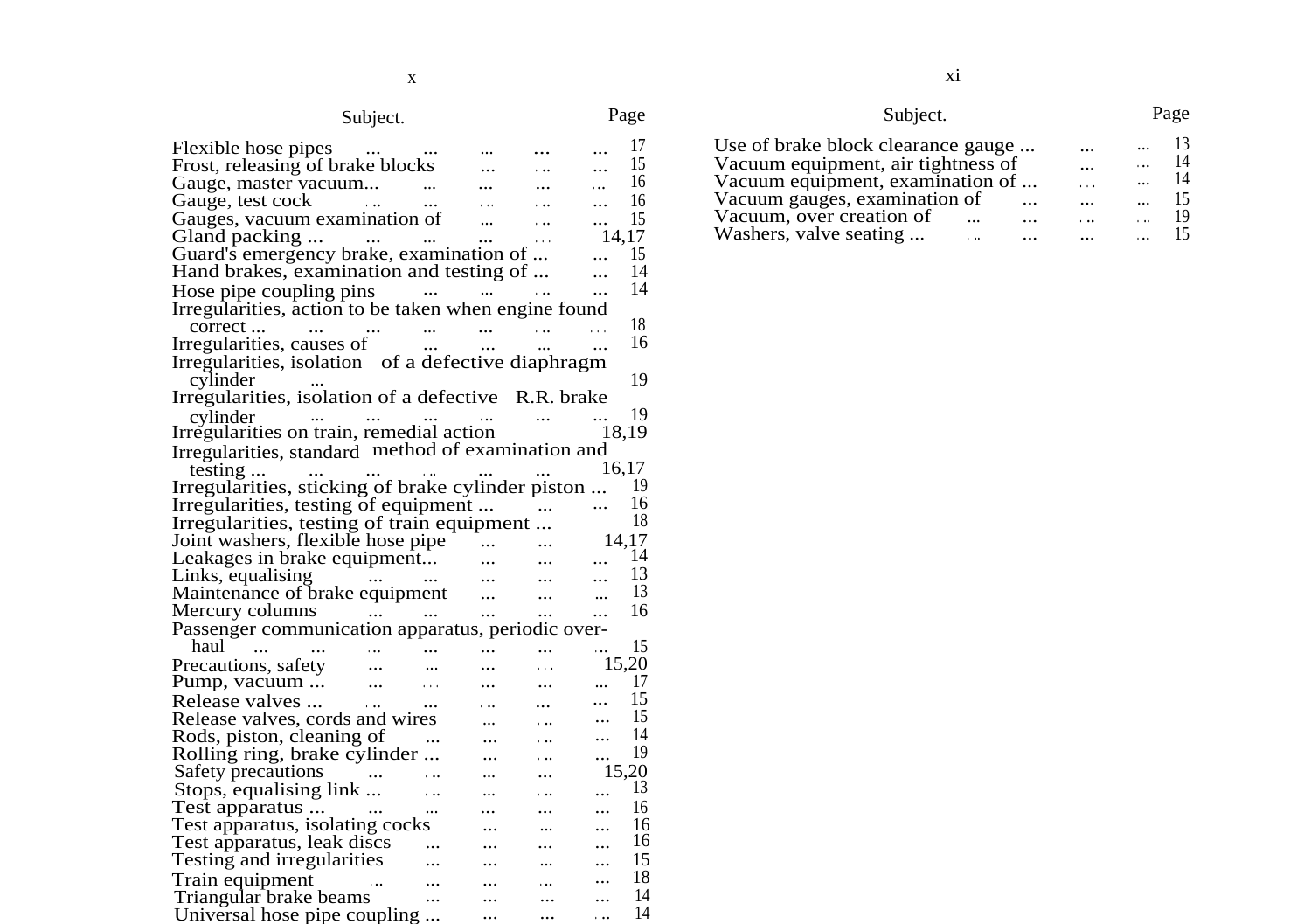# **THE AUTOMATIC VACUUM BRAKE.**

#### **Part I.**

#### **GENERAL DESCRIPTION.**

#### **Vacuum, a simple definition.**

A vacuum is a space absolutely devoid of any matter capable of exerting pressure; in other words, a truly empty space.

For everyday purposes it is not possible to obtain a perfect vacuum, because, although there is no difficulty in making a vessel which is capable of withstanding the external pressure of the atmosphere after a vacuum has been created inside the vessel, there is no means of exhausting the vessel completely, and a little of the air, or whatever gas the vessel contained, is always left behind.

#### **The measurement of vacuum.**

For experimental or test purposes, a special type of gauge is used, and this consists of a "U"-shaped tube containing mercury (see Diagram No. 1). It will be appreciated that if air is withdrawn from one leg of the tube, the pressure of air in the other leg of the tube will force the mercury down in that leg and it will flow up the leg from which the air has been taken. Therefore, the height to which the column of mercury rises in the "exhausted" leg of the tube will reveal the extent to which a vacuum has been created.

The principle upon which the measurement of vacuum is based, therefore, is that at the mean atmospheric pressure of 14.7 lb. per [sq. in](http://sq.in)., a column of mercury  $30^{\circ}$  high is balanced in the "U" tube when an almost perfect vacuum is obtained on the "exhausted" leg of the tube.

Accordingly, it is usual to refer to the measurement of vacuum in inches, and all industrial vacuum gauges are calibrated to read in "inches of mercury". It is also usual to use a figure of 15 lb. per  $\frac{sq \text{ in}}{sq \text{ in}}$  in referring to atmospheric pressure for all practical purposes.

For industrial purposes it is, of course, impossible to use the "U" tube as a means of measuring vacuum, and 1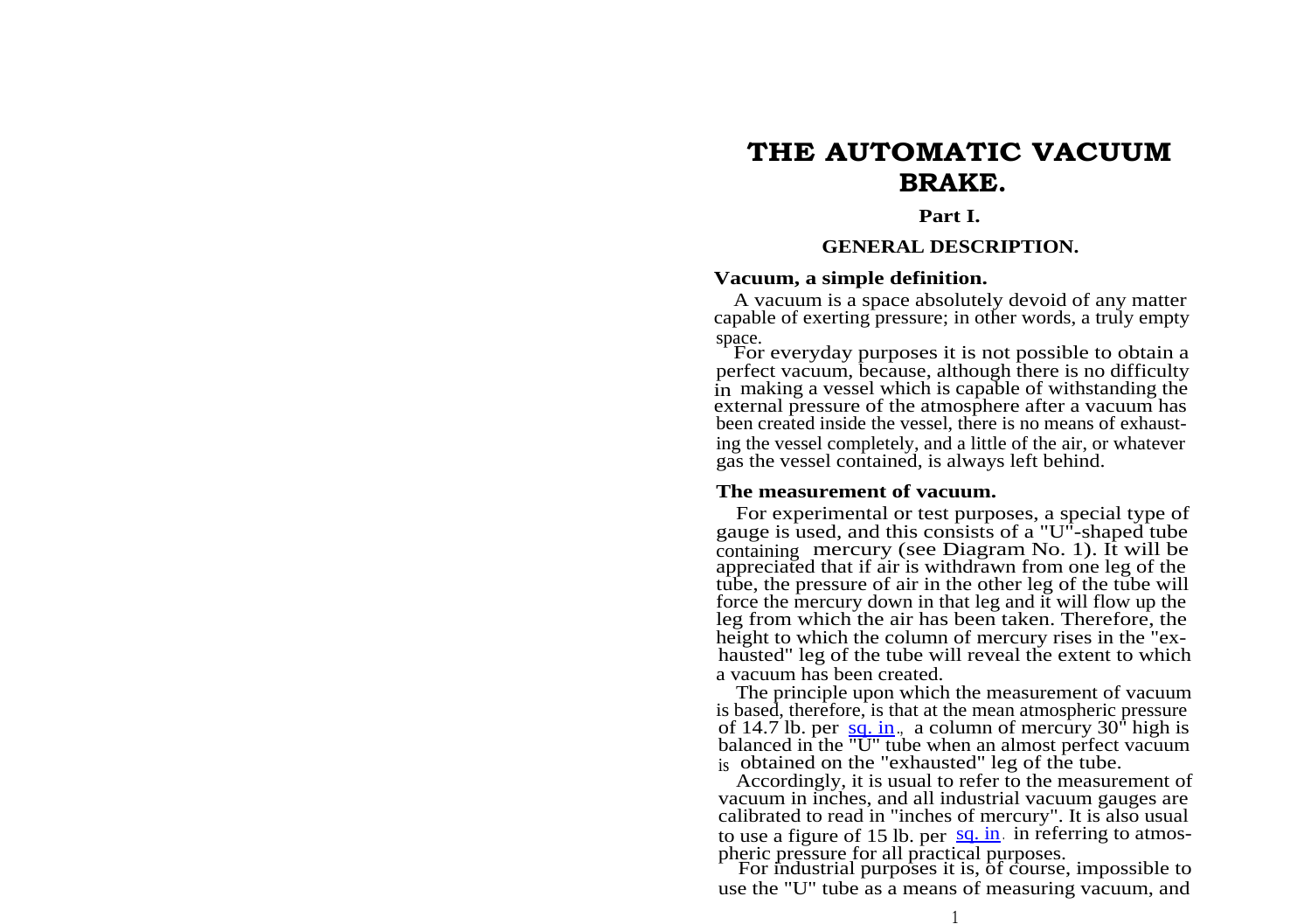instead, gauges of the "Bourdon" type are used. In appearance and construction, these resemble the familiar designs of pressure gauge, but are arranged to operate under conditions opposite to those under which a pressure gauge is used. From an industrial point of view, "Bourdon" gauges give a high degree of accuracy and reliability.

#### **The application of vacuum for power purposes.**

From what has been said in the previous paragraphs, it will be seen that a pressure of 15 lb. per [sq. in](http://sq.in). will support a column of mercury 30" high in a "U" tube. Therefore, a pressure of 10 lb. per [sq. in](http://sq.in). would support a column 20" high, and, in other words, every inch of vacuum is equal to a pressure of  $J$  lb. per  $\frac{sq \cdot in}{q}$ 

Therefore, if we take a cylinder or tube and fit inside it a movable piston and then exhaust the air from one end of the cylinder until 20" of vacuum is achieved, the atmosphere in the other end of the cylinder will exert a pressure of 10 lb. on every sq. inch of the piston's surface, and, assuming that the piston is free to move easily along the cylinder, it will be seen that by connecting the piston to suitable levers the power exerted by the atmosphere can be utilised, and all modern vacuum brake cylinders embody this principle.

#### **The utilisation of vacuum equipment for braking purposes.**

The utilisation of vacuum was early recognised as being a convenient method of securing power for the operation of a continuous brake on railway vehicles.

In the original designs, a vacuum was created in the brake equipment when it was desired to *apply* the brake, and the system was known as the "Simple Vacuum" system. This system had many disadvantages, however, not the least of which was the time required to create sufficient vacuum to apply the brake, and in the course of time the system was devised which is now known as the "Automatic Vacuum Brake". This system is used on the majority of steam trains in Great Britain and is also widely used on trains in many other parts of the world.

The Automatic Vacuum Brake has many advantages over the early Simple Vacuum Brake, and perhaps the most important of these advantages is that in the event of damage to any of the vacuum equipment, or upon a train becoming divided, the brake is automatically applied throughout the train.

This is due to the fact that in the Automatic Vacuum Brake system, a vacuum is created and maintained in order to *release* the brake, and the admission of air to the equipment after the vacuum has been created, causes the brake to be applied with a force proportional to the amount of air admitted.

The degree of vacuum upon which the design and operation of the Automatic Vacuum Brake is based is a partial vacuum equal to 20" of mercury, and the L.M.S. Company's regulations provide that in the operation of the equipment the vacuum created must show a reading of not less than 19" nor more than 21" on the engine vacuum gauge, and not less than 17" on the gauge in the rear brake van or brake compartment of the train.

#### **Automatic Vacuum Brake equipment.**

#### **General.**

The brake is required to be continuous throughout all trains composed of coaching stock, engines and tenders, and all vehicles comprising the train are fitted with a main train pipe, to which flexible pipes and universal couplings with joint washers are attached to enable vehicles to be coupled and uncoupled and to allow for the relative movement of the vehicles when running.

After a train has been made up, and the pipes between the vehicles connected, the train pipe as a whole has, of course, to be made air-tight, and for this purpose a dummy plug is provided on each end of each vehicle (with the exception of the intermediate positions on certain coupled set trains composed of old type vehicles), so that the flexible pipes on the front end of the engine and the end of the last vehicle can be sealed off.

Figure 2 shows the general arrangement of vacuum brake equipment on an engine and coaches, and Figure 3 shows a flexible hose pipe coupling and joint washer.

The degree of exhaustion, or vacuum, required to operate the Automatic Vacuum Brake on steam trains is created by a steam ejector on the engine, and although ejectors may differ in design on the various railways, the principle is identical.

All coaching stock vehicles are fitted with a self-contained brake, but freight vehicles are not always so fitted. In order to make the difference in vehicles clear, therefore, the following definitions are given:-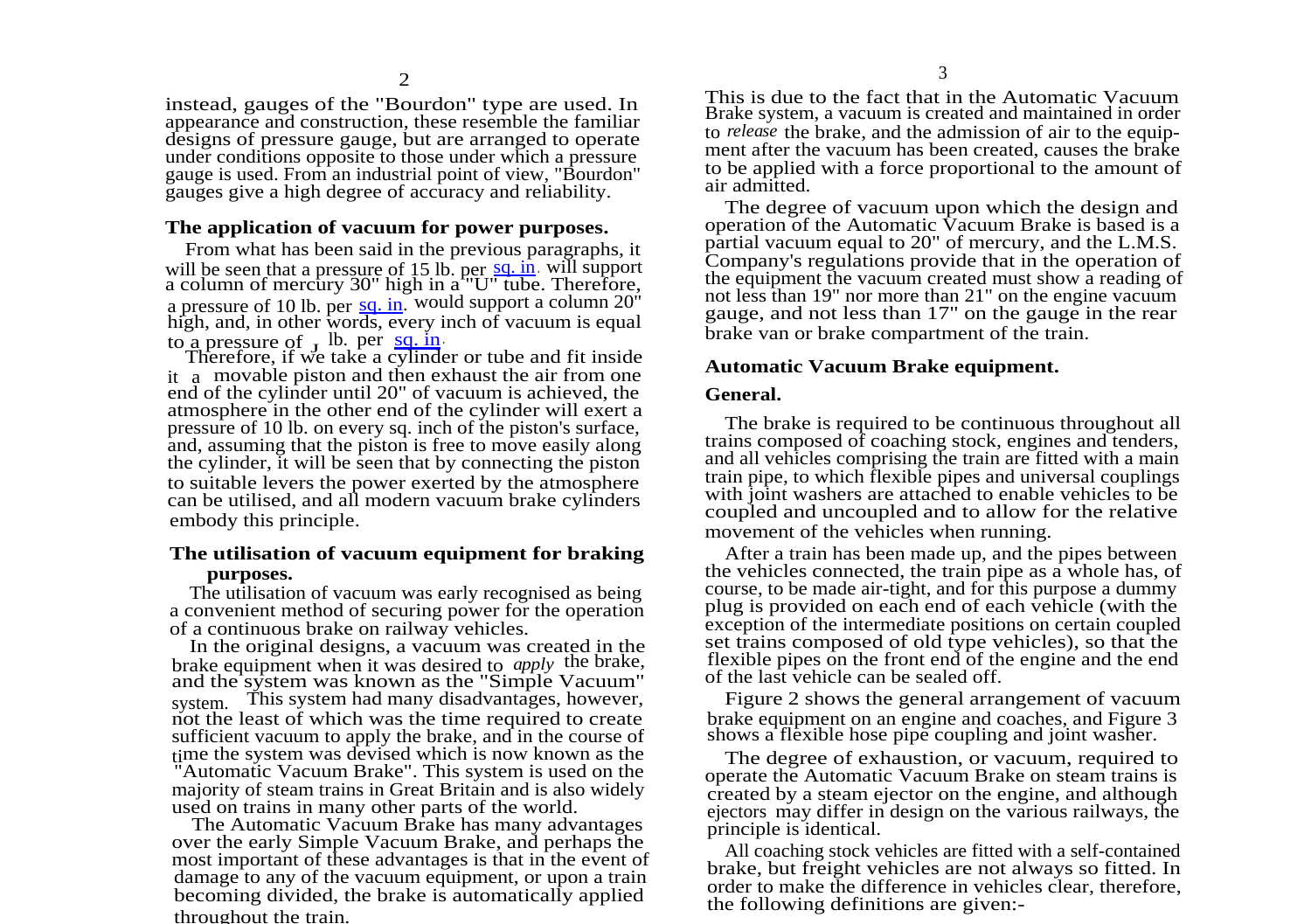#### **Freight stock.**

| "Fitted vehicles" | A "fitted" vehicle must be understood<br>to be a vehicle which carries its own<br>brake equipment and in which the<br>brake blocks are operated by the<br>Automatic Vacuum Brake system. |
|-------------------|------------------------------------------------------------------------------------------------------------------------------------------------------------------------------------------|
| "Piped vehicles"  | A "piped" vehicle must be under-<br>stood to be a vehicle which is fitted                                                                                                                |

stood to be a vehicle which is fitted only with a continuous pipe from end to end, and in which the brake blocks are operated only by hand levers.

It will be understood that in certain types of freight trains only a certain number of vehicles are required to have vacuum controlled brake gear, but in order to make the main train pipe continuous throughout the train it is necessary for all the vehicles in the train to have a train pipe, flexible connections and dummy plugs.

Under normal conditions, a reduction in vacuum of 5" is *sufficient* to apply the brake, and the driver's brake valve on the engine is designed to allow a controlled admission of air to the train pipe and so permit sensitive control of the braking of a train.

A full opening of either the driver's or guard's brake valve results in the vacuum in the train pipe being totally destroyed and gives the maximum braking effect in a minimum of time.

#### ,**Engine equipment.**

The type of ejector most commonly used is the combined type which combines a large and a small ejector. These ejectors work independently of each other and are designed to create and maintain the required vacuum in the brake equipment with a minimum consumption of steam.

The large ejector is powerful and creates a vacuum quickly, but uses a lot of steam. It is used, therefore, to ensure rapid creation of vacuum prior to starting a train, or after an application of the brake. The small ejector, on the other hand, is designed to overcome the small leakages which are inevitable in a system having numerous valves and flexible connections, and ensures that the degree of vacuum required is maintained whilst using a minimum amount of steam. The small ejector is kept in operation so long as control of the brake equipment is required.

Certain ex L.N.W.R. engines and certain engines belonging to other Companies are fitted with a vacuum pump and a single ejector, the purpose of the pump being to maintain vacuum in the brake equipment so long as the train is running.

A vacuum gauge is provided on every engine, and records the degree of vacuum in the train pipe, and a driver's brake valve is fitted which regulates the admission of air to the train pipe and enables the driver to control the application of the brake throughout a train with a high degree of sensitiveness.

#### **Coaching stock equipment.**

#### **Brake cylinders.**

Four-wheeled bogie vehicles are fitted with two 18" diameter brake cylinders of the type shown in Figure 4. This type of cylinder combines the cylinder and reservoir in a common outer casing.

Six-wheeled bogie vehicles differ somewhat in design, in that the brake cylinder and reservoir are separate units connected together by suitable piping. The principle of operation, however, is identical with that of the combined type of cylinder.

On the outer case of each type of cylinder are attached two pivots or trunnions, which allow the cylinder to be suspended in suitable brackets attached to the vehicle underframe. This arrangement allows the cylinder to swing in a small arc, and ensures that the piston rod remains in line with the cylinder throughout the range of its movement, and is not subjected to any bending forces as would be the case if the cylinder were rigidly fixed.

The piston, which has a deep head, fits easily in the cylinder, and the piston head is recessed at the top and bottom to contain a rubber ring. This ring is known as the rolling ring and serves the same purpose as the piston rings of a steam or gas engine piston. As the piston moves up or down in the cylinder, the ring rolls between the piston and the cylinder wall, and being compressed firmly between the two, prevents air passing from one side of the piston to the other. The recesses at the top and bottom of the piston head are provided to prevent the rolling ring from getting out of alignment and causing the piston to stick in the cylinder.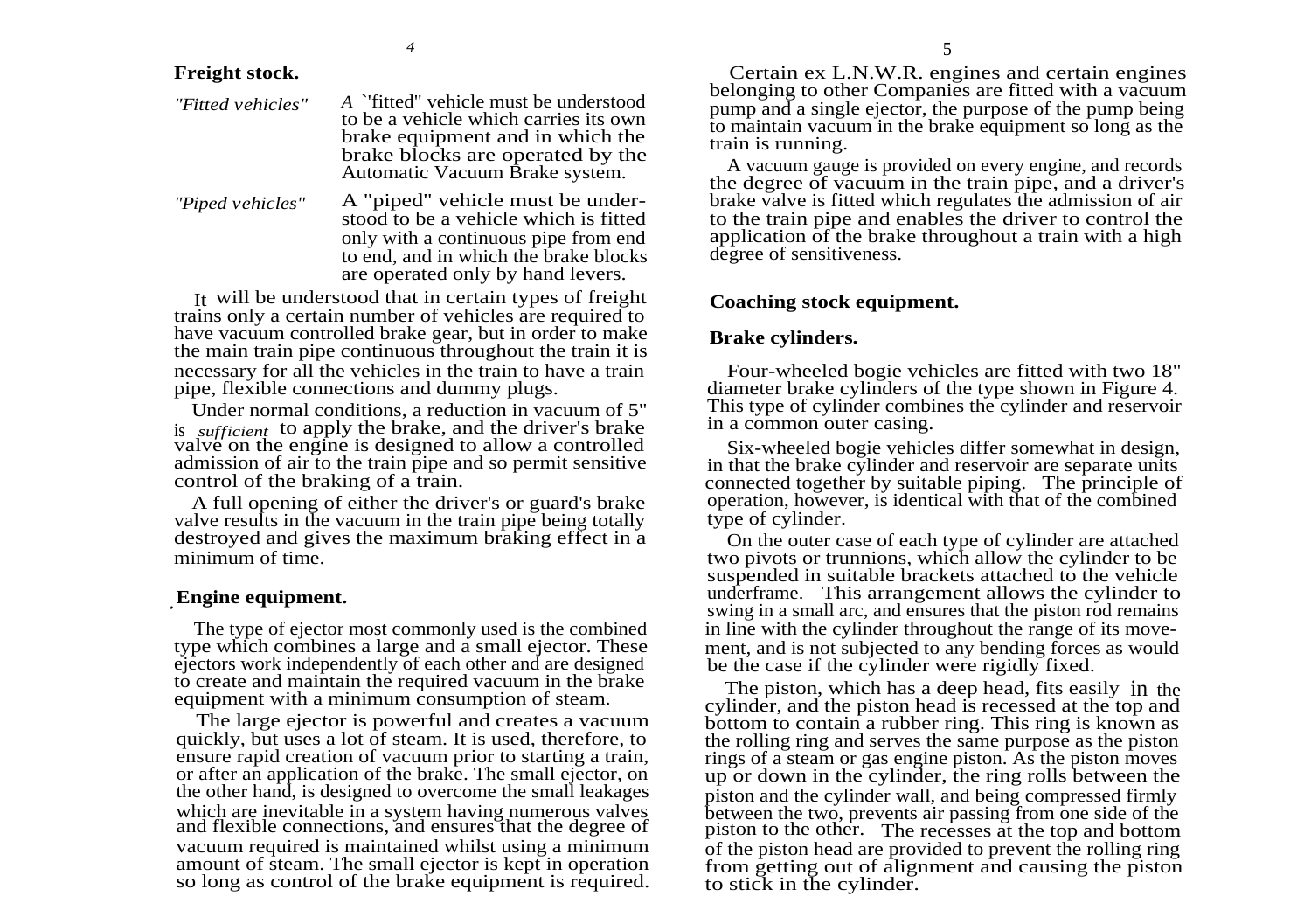The piston rod is fastened to the piston head, and at its lower end it is connected by means of a pin to the lever mechanism which operates the brake blocks. In passing through the cylinder casing, the rod is surrounded by a rubber packing gland, the purpose of which is to prevent air entering the cylinder at this point, whilst at the same time permitting the piston rod to move in and out of the cylinder.

The diagram, Figure 4, shows the piston in the "Brake on" position, and it should be noted that when the "Brake off" position is reached, the measurement from the packing gland to the boss end of the piston rod is 82".

 $\alpha$  of the older types of vehicle may be found to be fitted with a diaphragm type of cylinder. This type differs from the "rolling ring" type in that a rubber diaphragm is used instead of a rolling ring to seal off one side from the other. The principle of operation, however, is not altered.

#### **Ball valves.**

Fitted to the bottom of each cylinder and connecting the cylinder to the train pipe by means of an iron branch pipe and a small flexible hose, is a ball valve of the type shown in Figure 5. This valve is one of the most important fittings in the whole of the equipment, as its purpose is to control the passage of air to and from the reservoir portion of the brake cylinder.

The passages in the valve body are so arranged that the underside of the cylinder is always in communication with the train pipe, whilst the reservoir portion of the cylinder is open to the train pipe only when the ball is unseated. So long as the ball is pressed on to its seat, therefore, the reservoir portion of the cylinder is isolated from the train pipe.

Reference to Figure 4 will show that when air is withdrawn from the train pipe by the engine ejector, any air in the reservoir portion of the cylinder will flow past the ball into the train pipe until an equal vacuum exists on each side of the piston. The ball will remain unseated so long as this equality of vacuum exists, but as soon as air is again admitted to the train pipe it will enter the ball chamber and press the valve firmly on to its seat, thereby sealing off the reservoir portion of the cylinder and maintaining the vacuum which exists there.

The automatic action of the ball valve continues in this way so long as the brake equipment is under vacuum operation, but circumstances arise in which it is necessary to have a hand-operated means of equalising the conditions on each side of the brake piston. For instance, when a train is detached from an engine, the vacuum in the train pipe is completely destroyed, but by the action of all the ball valves in the train the vacuum in the reservoir portions of the brake cylinder is maintained, and so long as this vacuum remains the brake will remain "on" throughout the train.

Embodied in the ball valve casting, therefore, is a sliding cage in which the ball is contained, and the outer end of this cage is connected to a cross lever. The action of pulling this lever pulls the cage outward, and this in turn pulls the ball off its seat. Air then flows into the reservoir portion of the cylinder until conditions are again equal on both sides of the piston, and the piston falls under its own weight to the bottom of the cylinder and the brake is released.

In order that this release action may be carried out from the side of the coach, a wire or cord is taken from each side of the coach to one end of the cross lever, and to ensure that the cage returns to its normal position when vacuum operation is resumed, a diaphragm is connected to the cage. This diaphragm forms an air-tight gland where the cage spindle passes through the body of the ball valve, and as it is open to the atmosphere on the outside, any withdrawal of air from the ball valve interior causes the atmospheric pressure on the outside of the diaphragm to move the diaphragm inwards, thus returning the cage to its normal position.

#### **Direct admission valves.**

From time to time devices have been patented for accelerating the speed with which vacuum is destroyed, thereby reducing the time lag in the brake application between the front and the rear of long trains.

The valve adopted for this purpose by the **L.M.S.R.** is the Direct Admission Valve, which is shown diagrammatically in Figure 4, and in detail in Figures 6 and 6a.

The principle employed is that air entering the train pipe simply actuates the **D.A.** valve, and does not enter the brake cylinder, so that in effect each cylinder has an independent air supply and the operation of the brake gear as a whole is speeded up in consequence.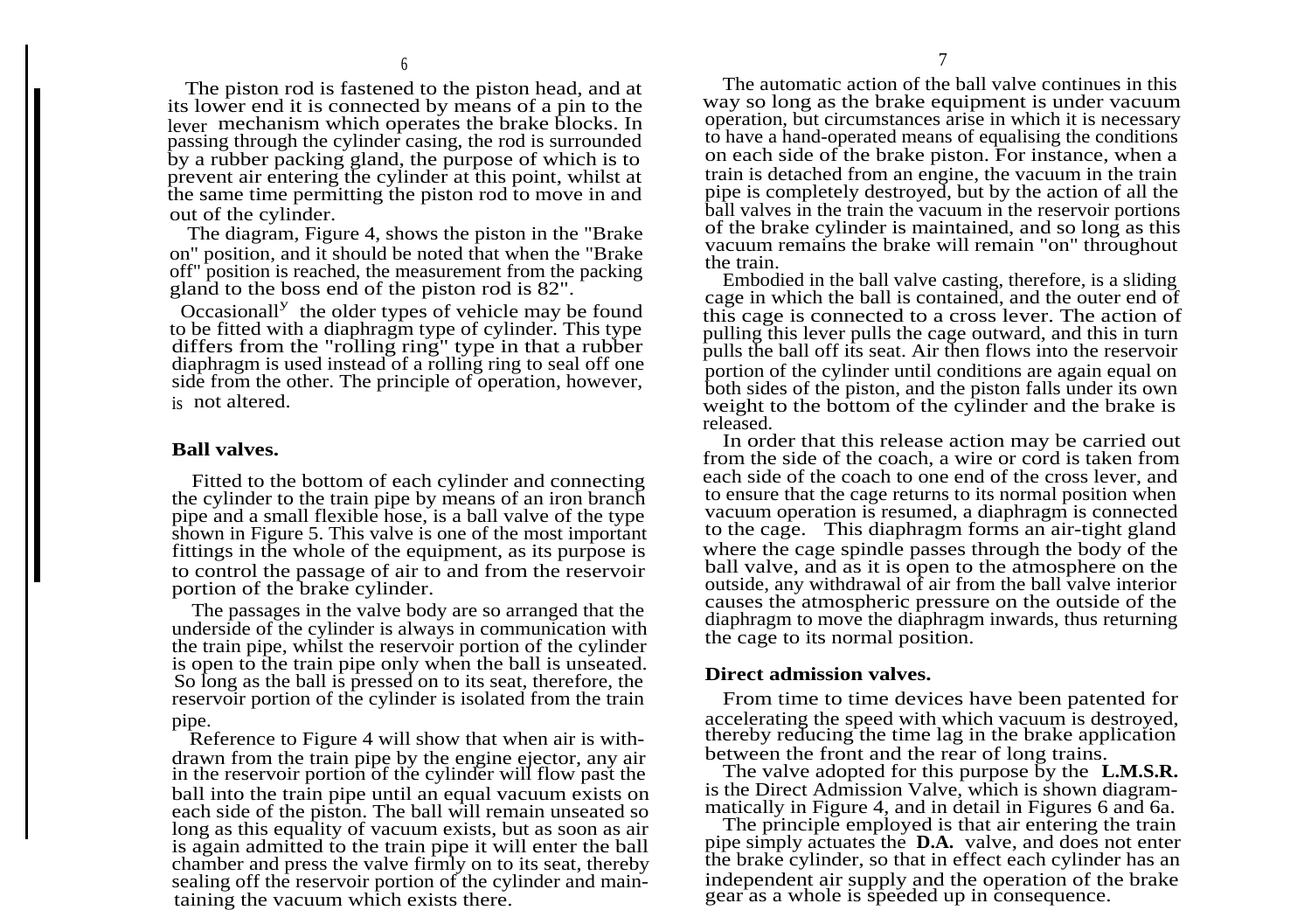The manner in which the D.A. valve operates is as follows:-

In the creation of a vacuum in the brake equipment, air is drawn from the cylinder, through passage C2, past non-return Valve "A" into the train pipe. At the same time air is extracted from chamber "B" past the flats "D" on the spindle until equal vacuum exists in chamber "B" and in the train pipe.

Upon the reduction of the vacuum in the train pipe by the admission of air to the pipe, the diaphragm "E" is raised by reason of the higher degree of vacuum existing in chamber "B", and as the rising diaphragm carries with it the spindle, valve "F" is pushed open and admits air to the underside of the brake cylinder through passage "C1". When sufficient air has been admitted to reduce the vacuum in the cylinder, and, therefore, in passages "C1" and "C2", to the level of that in the train pipe, the diaphragm "E", being again in equilibrium, is restored to its original position by the spring "G", and valve "F" closes and prevents further flow of air to the cylinder.

In the event of a D.A. valve requiring to be isolated, this can be achieved by reversing the cap "H" as shown in Figures 6 and 6a.

#### **Guard's brake application valves.**

To enable the guard of a train to apply the Automatic Vacuum Brake in case of emergency, a special guard's

brake valve is provided in all passenger brake vans and brake compartments. The valve is not a graduable valve, in other words the lifting of the valve lever brings about a full application of the brake and no partial application of the brake is possible as is the case with the driver's brake valve on the engine.

The type *of* valve shown in Figure 7 was used originally and contained automatic features. The majority of this type have, however, now been rendered non-automatic and are marked "N.N." to denote this. The vacuum chamber which is shown does not now serve any useful purpose.

The type of valve shown in Figure 7a has now been adopted as the standard valve, and as the diagram shows it consists of a simple lever-operated flap valve.

#### **Passenger communication apparatus.**

Emergency communication apparatus is fitted to all passenger-carrying vehicles, and is as shown in Figures 8 and 8a.

 he apparatus consists of a small diameter branch pipe connected at one end to the train pipe, and having at the other end a small flap valve. A horizontal shaft, suitably supported at each end, passes through the valve casing, and a cam is attached to the shaft in such a manner that a partial rotation of the shaft causes the cam to lift the flap valve into its "open" position.

A continuous chain passes through the full length of the coach, and a small portion *of* this chain is made accessible in each compartment, and as the end of the chain is connected to the cross shaft previously mentioned, the action of pulling the chain at any point causes rotation of the cross shaft and so operates the flap valve. The valve is so designed that the amount of air admitted to the train pipe by the opening of the valve is sufficient to cause only a gradual application of the brake, and this, together with the resultant drop in the vacuum registered by the engine and brake compartment vacuum gauges is an indication to the driver and guard that something is amiss which calls for the train to be stopped.

In order to give a clear indication of the vehicle in which the chain has been pulled, the cross shaft which operates the valve is provided with a disc at each end. Normally, these discs lie in the horizontal position, but when the shaft is operated it turns through an angle of 90°, and the discs accordingly assume a vertical position and enable the affected coach to be found easily.

#### **Vacuum gauges.**

All passenger brake vans and brake compartments are fitted with a vacuum gauge in order that a guard may see at all times that the degree of vacuum called for under the Company's regulations has been created and is maintained.

Many of these gauges are of the Duplex type, that is, they have the dual function of recording the degree of vacuum in the reservoir side as well as that in the train pipe. It should be noted, however, that the needle marked "Reservoir" only indicates the vacuum existing in the reservoir side of the cylinder to which it is connected; it does not indicate the conditions in the reservoirs of the other cylinders in the train.

A single needle type of gauge only records the degree of vacuum existing in the main train pipe.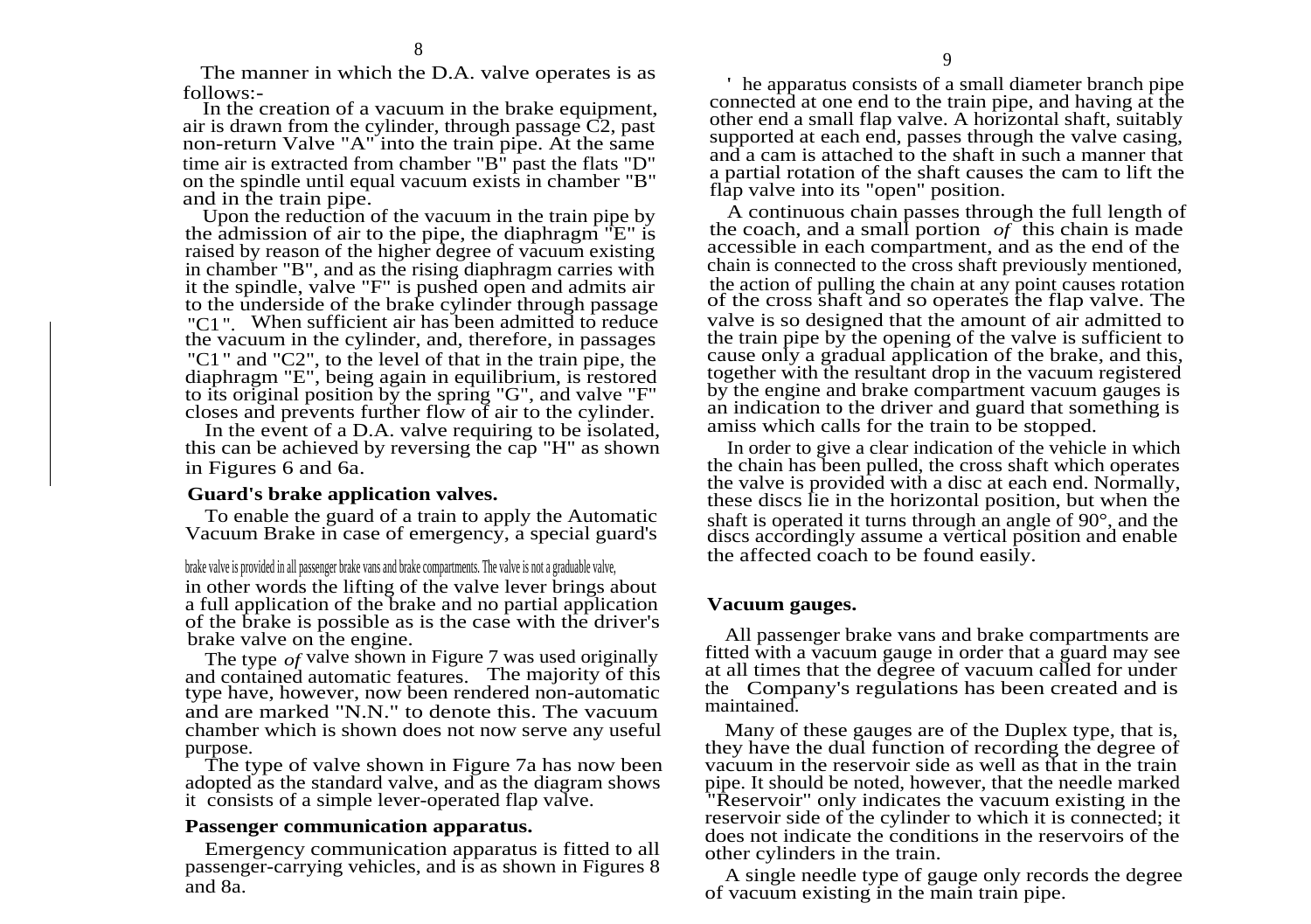### **Brake block operating gear.**

Figure 9 shows the general arrangement of the brake rigging on a modern 4-wheeled bogie, and although the diagram shows one bogie only, the rigging on the bogie at the other end of the coach is identical.

The power obtainable from the brake cylinder is transmitted through the rocking shaft to the main pull rod, and this main pull rod is in turn connected to a series of levers which operate the beams on which the brake blocks are mounted.

The levers are arranged so that in addition to transmitting power from the brake cylinder, they equalise the power applied to the brake blocks so that each block is applied to the wheel with equal force. Adjustment is provided in the link connecting the vertical levers by means of a series of holes which permit a graduated variation in the distance between the pins connecting the link to the vertical levers.

In designing a railway coach it is the aim to allow sufficient braking power to brake the vehicle efficiently without giving too severe, or too gradual a retarding effect, and experience has shown that the most satisfactory arrangement is that which gives a brake power equal to 75 to 80 per cent. of the weight of the vehicle. Thus, in a coach weighing 30 tons, a brake power of 22 to 24 tons is provided for in designing the brake equipment.

It was shown on page  $\overline{2}$  that with a partial vacuum equal to 20" of mercury in the reservoir side of a brake cylinder, a pressure of 10 lb. per sq. inch is obtained on the side of the piston which is under atmospheric pressure. With an 18" diameter cylinder, therefore, the total pressure on the piston under these conditions will be:-

10 lbs. x total area of piston

which equals 10 lbs.  $x$  254.5 [sq. in](http://sq.in).

 $= 2,545$  lbs. pressure on piston.

By making the rocking shaft, to which the piston is coupled, so that a 2 to 1 leverage is obtained, this figure of 2,545 is doubled at the short arm of the rocking shaft, and by coupling the main pull rod to the short arm, a pull of 2 x 2,545 lbs.  $= 5,090$  [lbs. is](http://lbs.is) obtained in the main pull rod.

The system of levers between the main pull rod and the brake block beams then multiplies this force even further, until the total of the forces on the sixteen brake blocks is equal to 22 to 24 tons

#### **The operation of the Automatic Vacuum Brake.**

Before a train commences its journey, the operation of the vacuum equipment must be tested, and whilst the following describes L.M.S.R. practice and may differ slightly in detail from the practice of other Companies, the general principles are identical.

First, the engine is tested as an independent unit before it leaves the shed, and it is the duty of the driver to ensure that the vacuum equipment is in good working order.

Subsequently, when the engine has been coupled to a train, the train pipe flexible hoses between vehicles coupled, and the flexible hose at the end of the last vehicle correctly seated on the stopper, the driver admits steam to the engine ejector and exhaustion of the vacuum equipment throughout the train commences.

This action releases the brake throughout the train, and the guard must observe the vacuum gauge in the brake compartment until a reading of at least 17" is noted. He must then lift the handle of the emergency brake valve, thus applying the brake throughout the train, and after returning the valve to the closed position again must watch the vacuum gauge whilst vacuum is being restored until the reading is again not less than 17".

This test must also be carried out whenever a vehicle is detached from a train, or when an additional vehicle is attached to a train, and in fact it should be the practice to carry out the test whenever train pipe flexible hoses are disconnected for any purpose.

The test completed satisfactorily, the train is ready to proceed, and the requisite vacuum having been created, as described above, to release the brake, the application of the brake is now normally under the control of the engine driver.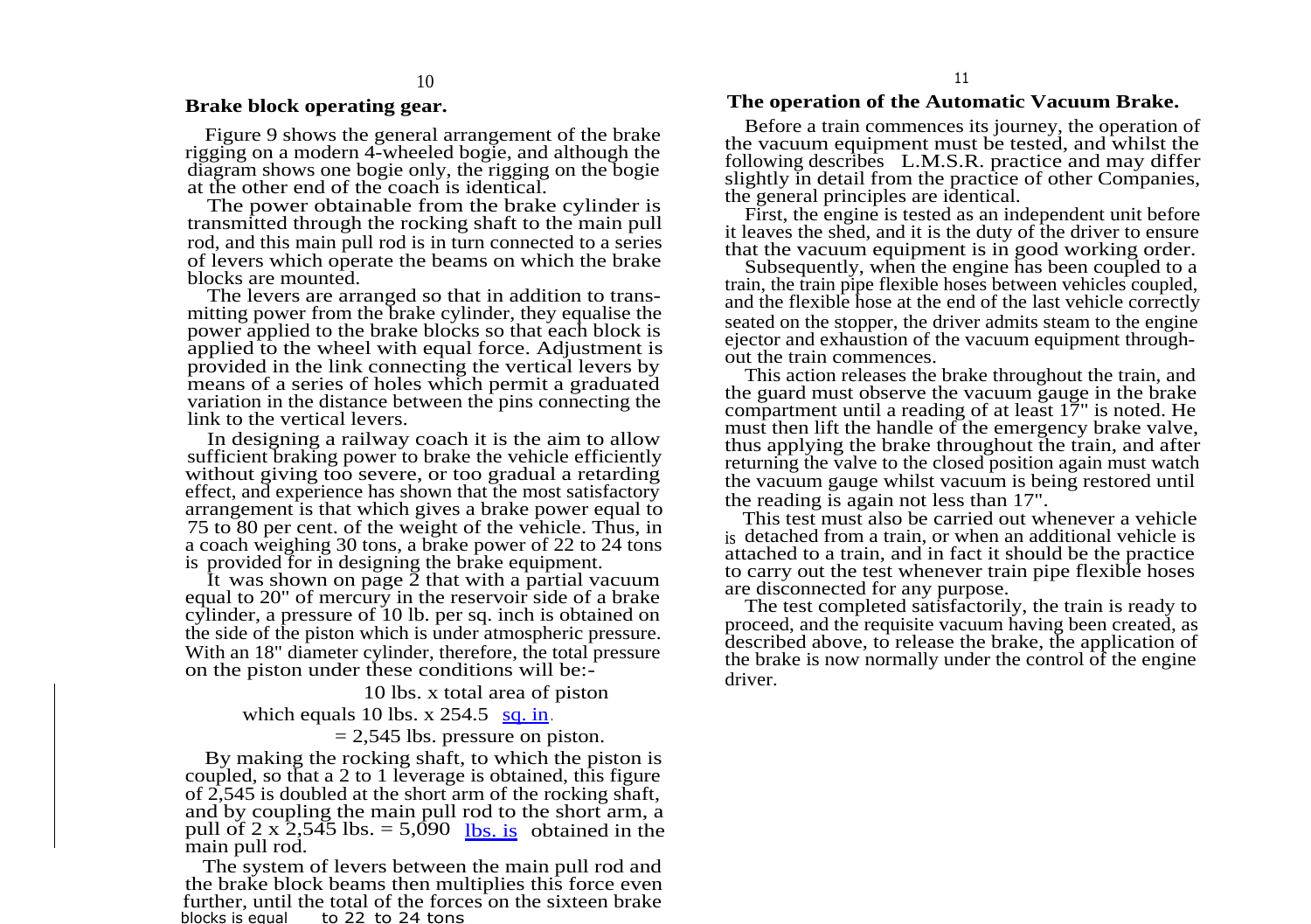#### **Part H.**

# **EXAMINATION AND TESTING OF A.V.B. EQUIPMENT.**

#### **Examination and adjustment.**

The trouble-free operation of A.V.B. equipment on coaching and freight stock depends upon careful examination and maintenance of the equipment. It is essential, therefore, that trains or loose vehicles which are placed in carriage sidings and are left under the control of the Automatic Vacuum Brake should be examined upon arrival, and particular attention directed to the following points:-

#### **Brake block adjustment.**

The state of adjustment of the brake blocks must allow the maximum stroke of the brake piston to be available. The efficiency of the gear is dependent upon its being adjusted as closely as possible to the limit allowed, as otherwise much of the power available in the brake cylinder is lost before the brake blocks come into contact with the wheels.

Any brake blocks which have worn down to scrapping size must, of course, be replaced without delay.

#### Use **of clearance gauges.**

Before the clearance between brake blocks and wheels can be checked, the brake must be fully released, i.e. the brake piston must be in its lowest position, and where equalising links are fitted, these should be close up to the stops.

Steps must, of course, be taken to prevent vehicles moving in either direction when the brake has been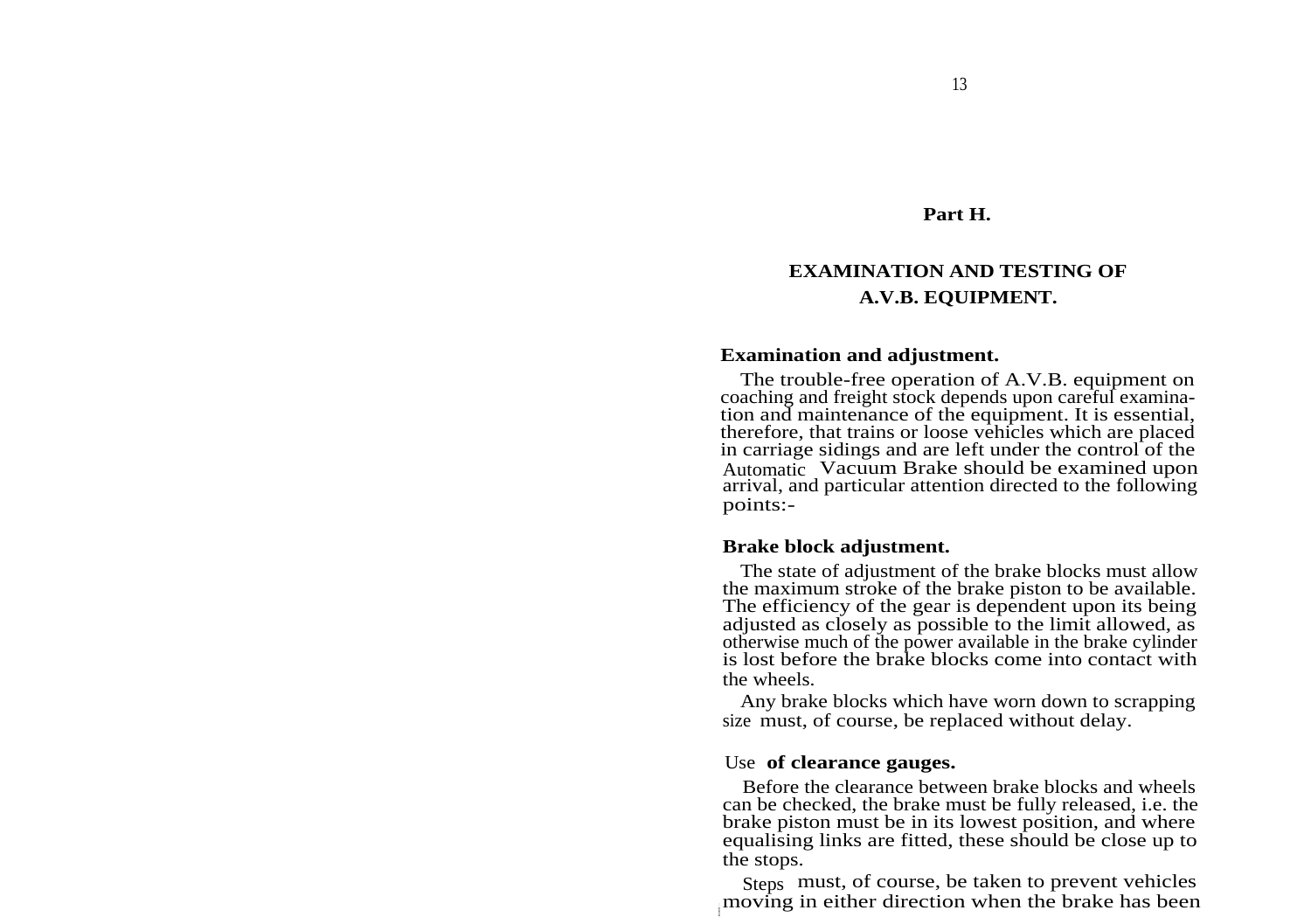#### **4-wheeled bogie.**

The brake block adjustment on 4-wheeled bogies should allow free movement of the I" gauge between the brake blocks and wheels. In the case of vehicles having the long and short arm type of triangular brake beam, the gauge should be inserted on the "long" arm side; on other types it is immaterial on which side the gauge is used.

#### **6-wheeled bogie.**

The adjustment of brake blocks on a 6-wheeled bogie requires the use of *two* gauges which must be inserted between the brake blocks and tyres of two wheels.

Care must be taken in the examination or adjustment of brake gear to ensure that the gear as a whole works freely, that all portions of the gear are properly secured and that the legs of all split cotters are well opened.

#### **Hand brakes.**

The hand brake on all vehicles so fitted must be examined and tried as vehicles come to hand at carriage depots or freight sidings, to ensure that the brake is properly workable. If found to be in need of adjustment, the adjustment must be carried out before the vehicle is again allowed into traffic.

#### **Vacuum equipment.**

In the examination of vehicles standing under control of the Automatic Vacuum Brake, attention must be directed to the air-tightness of the equipment and any tendency to "leak-off" noted. Particular attention should be paid to piston rod glands and D.A. valves.

When opportunity permits, brake piston rods which are not protected by flexible stockings should be cleaned with dry spun yarn. Under no circumstances, however, must any abrasive cleaning compound be used on the spun yarn.

Flexible hoses and branch pipes should be examined for such defects as worn hoses, defective or damaged couplings or defective joint washers. The clips securing flexible hoses to couplings and train pipes should be examined and left secure and in contact with the hose throughout the circumference. Any clips having a damaged tongue must be changed, and the coupling pins and chains must be left in good condition.

#### **Passenger communication apparatus.**

At monthly intervals the passenger communication apparatus must be operated to ensure that the apparatus works freely, and all parts must be left in a clean condition and in good working order. Any worn, hardened, or otherwise defective valve seating washers must be changed and defective chains renewed.

#### **Guards' emergency application valves.**

Guards' emergency valves must be tried to ensure that they operate freely and that the valve seating washer is in good condition.

### **Vacuum gauges.**

Vacuum gauges must be examined for such visible defects as loose connections, bent needles, broken glasses or bent or defaced dials, and when tested under vacuum, care must be taken to see they are registering correctly.

## **Brake cylinder release valves.**

Release valves having defective cords or wires, or showing any sign of diaphragms leaking, should be noted and attention given.

### **Adverse weather conditions-frost.**

Whenever severe frost is anticipated, steps must be taken to prevent the brake blocks of vehicles stabled in exposed positions from becoming frozen to the wheels.

Brakes must, therefore, be released by operating the release valves, but care must be taken to ensure that the vehicles are properly secured and are unable to move in any direction which might result in their fouling other roads.

## **Testing and irregularities.**

Every effort should be made to test the brake equipment on vehicles before they are brought into use in order that irregularities in the operation of the equipment or leakages may be located and rectified.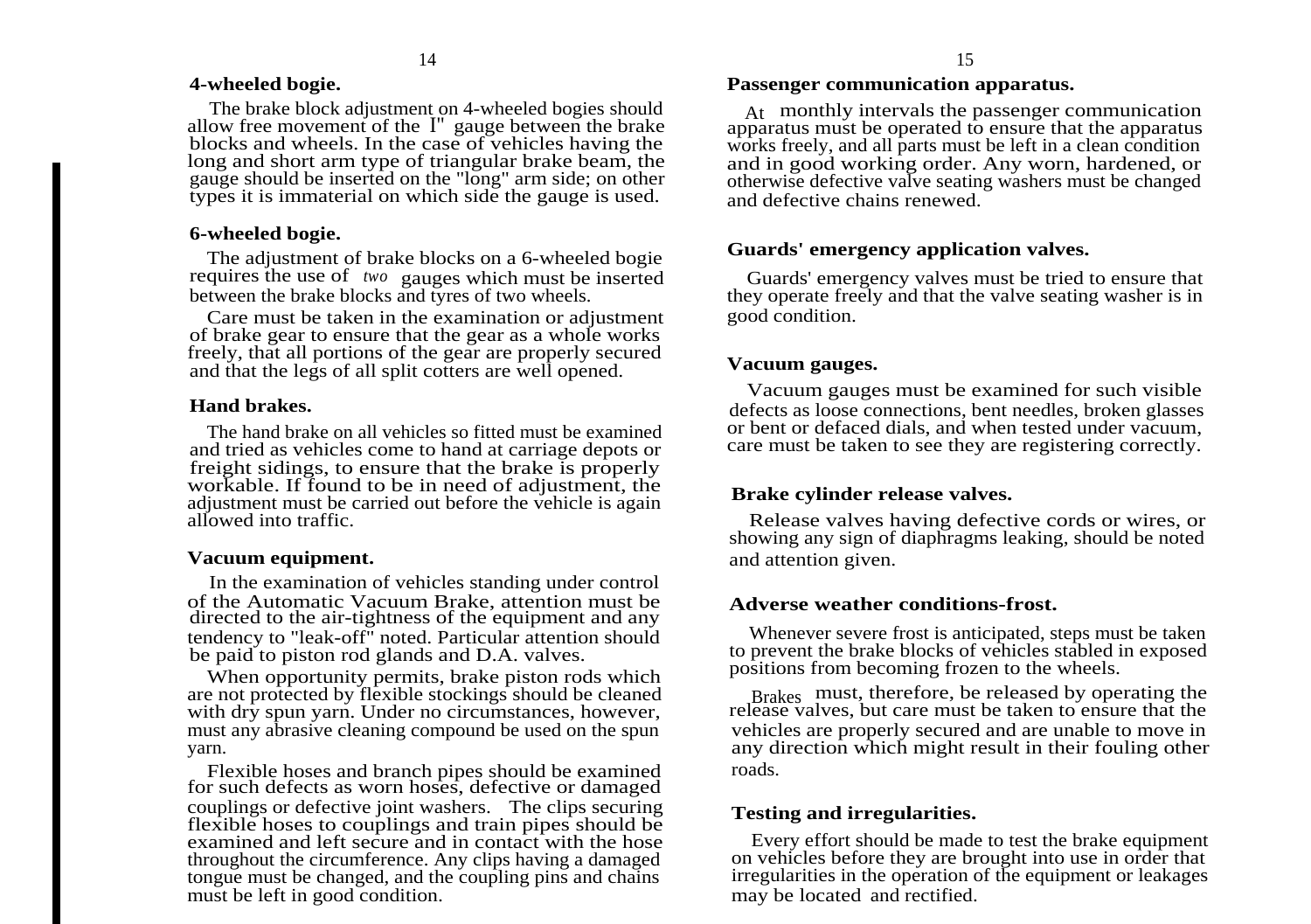### **Test apparatus.**

The standard apparatus for testing A.V.B. equipment consists of:-

16

*(a)* Leak discs, for testing the efficiency of the engine ejector.

These are circular discs having either a -&" or v" diameter hole in the centre, and their overall diameter is such that they will cover the open end of the flexible hose coupling which is shown in Figure 3.

*(b)* Isolating cocks for isolating portions of the A.V.B. equipment and recording the degree of vacuum existing.

These cocks have a standard flexible hose coupling of the type shown in Figure 3 at either end, and can, therefore, be used to connect the flexible hoses between an engine and train or between vehicles, or can be used in connection with a leak disc.

As the cocks embody a vacuum gauge, they can be used:- (1) To test the ejector equipment on the engine.

- (2) To isolate the train pipe on a train after the engine has created a vacuum and to show what vacuum is maintained after isolation of the train pipe.
- (3) To test conditions on the engine and train when coupled together.

Test cocks must be carefully handled to avoid damage to the gauges, and the cocks must be periodically tested in accordance with instructions against a master vacuum gauge or mercury column to ensure that they are in good working order and their gauges registering correctly.

## **Irregularities-testing of equipment.**

The failure of an engine to create and maintain the regulation degree of vacuum throughout a train may be due to one or more of the following defects:-

- (1) Front flexible hose on engine or rear flexible hose on train not seated correctly on stopper.
- (2) Leakage in flexible hose couplings between vehicles.
- (3) Passenger communication valve or valves partly open.

(4) Leakage at brake cylinder piston rod gland packings.

(5) Leakage at brake cylinder release valves, D.A. valves, guards' emergency valve, or joint washers.

During examination of a train, steps must, whenever necessary, be taken to determine whether the vacuum gauge in the rear brake or brake compartment is registering correctly.

It may occur, however, that the defect cannot be located during examination, and the action to be taken by the C. & W. examiner in these circumstances is as follows:-

#### **1.-Engine equipment (failure to create the requisite amount of vacuum throughout a train).**

If the cause of the trouble cannot be located during examination of the train, the examiner must first ascertain that the boiler pressure is within 10 lbs. of the working pressure, and the actual pressure indicated by the boiler pressure gauge must be noted by the examiner and the driver.

Accompanied by the fireman, the examiner must then make a leak disc test in the following manner:-

*(a) Engines fitted with combined large and small ejector.*

Uncouple the engine or tender flexible hose from the train and couple this hose to the isolating cock. Place a -&"leak discover the open end of the isolating cock and hold this in position.

The driver must then create 20"-21" of vacuum with the large ejector and must maintain this degree of vacuum with the *small ejector only.*

This must be recorded by the vacuum gauge attached to the isolating cock, and if no difficulty is experienced in maintaining 20'-21" of vacuum as stipulated, the engine is not at fault.

*(b) Engines fitted with a single ejector and a vacuum Pump.*

Proceed as in (a), but use a 4" leak disc.

The driver must then create 20"-21" of vacuum with the ejector, and if this is recorded on the gauge attached to the isolating cock and can be maintained without difficulty, the engine is not at fault.

No test of the vacuum pump is required, as this comes into operation only when the engine is running.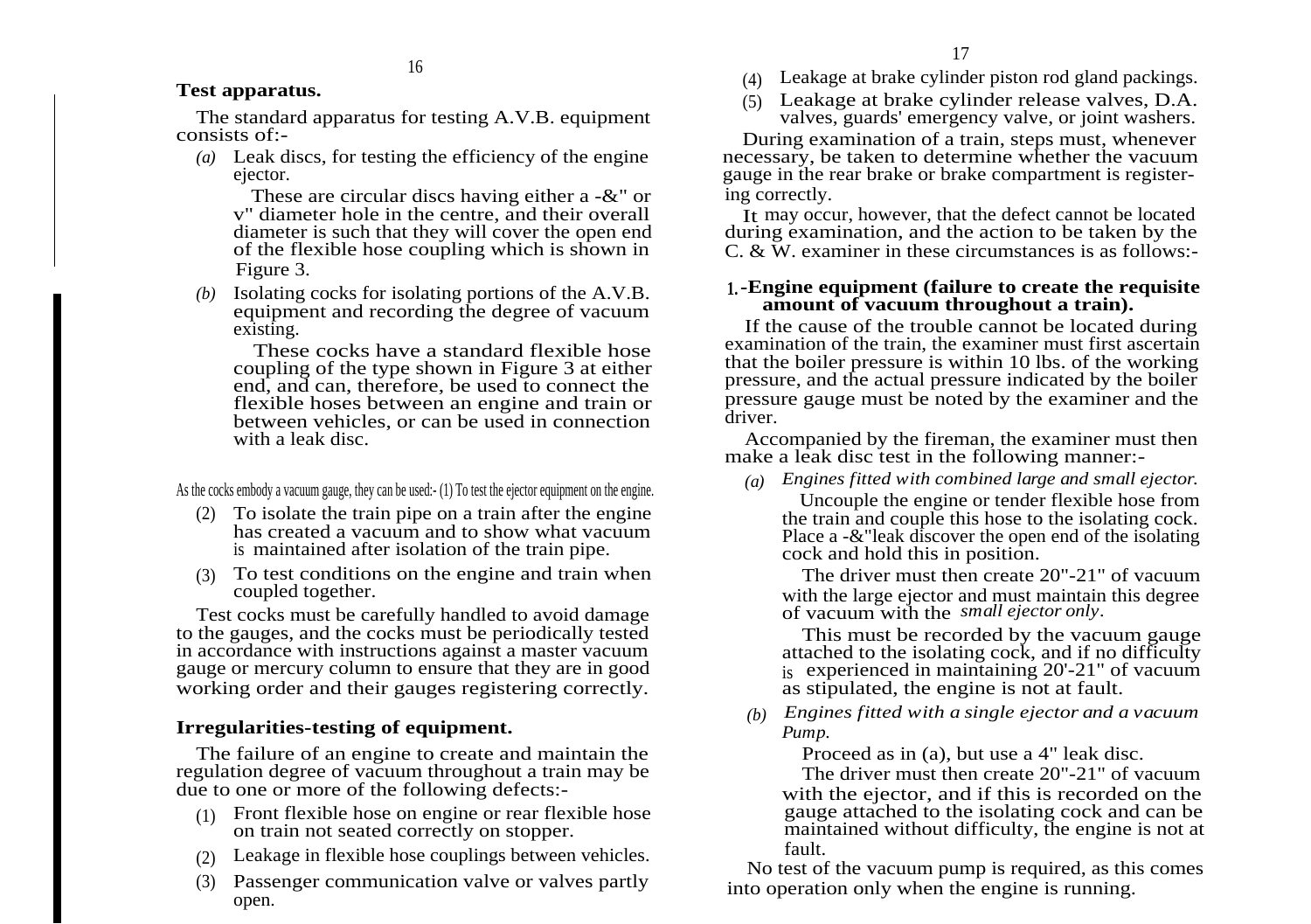If an isolating cock is not available the foregoing tests can be made using the leak discs only. In this case the discs should be applied direct to the coupling of the engine or tender flexible hose, and the degree of vacuum obtained should be observed from the vacuum gauge on the engine and noted by both the examiner and the driver.

If the engine is unable to fulfil the conditions stipulated and is, therefore, at fault, the Station Master must take steps to have the fault remedied or to have another engine provided.

If some time is likely to elapse before an engine is available, steps should be taken by the Station Master, during the waiting period, to have tests continued throughout the train by using any suitable engine which may be available, as cases have occurred where both engine and train have been at fault; such further tests should, whenever practicable, be made from the leading end of the train.

#### **2.-Train equipment.**

Having ascertained that the engine equipment is satisfactory and the train equipment at fault, the examiner must proceed to test the train in the following manner:-

Couple the engine or tender flexible hose to the train flexible hose with the isolating cock inserted between the two hoses.

Use the engine ejector to create a vacuum of 20"-21", as indicated by the isolating cock gauge, and then turn the cock so that the train is isolated from the engine.

If the gauge needle falls rapidly, indicating a leakage in the train equipment, repeat the test process between vehicles, in groups of three or four vehicles, until the defect is located.

#### **Irregularities-remedial action.**

*Flexible* hoses.-Defective flexible hoses, whatever the defect, should be replaced, and care must be taken in fitting the replacement hose to see that the clip is in contact with the hose throughout its circumference and the tongue not in any way distorted.

#### **D.A. valves.**

D.A. valves found to be defective should be blanked off by removing the top wing nut and cap, placing an old repair card slightly smeared with oil on top of the valve, and replacing the cap in the *reverse* position, finally screwing down the wing nut securely.

#### **\$rake cylinders.**

Should a "rolling ring" type of brake cylinder be found to be defective, the flexible branch pipe from the ball valve to the D.A. valve should be disconnected at the ball valve and the pipe plugged on the train pipe side with the special type of plug which is provided for the purpose.

The defective cylinder should then be equalised by pulling the release wire to the ball valve and holding this until all vacuum existing in the cylinder has been destroyed.

Where a brake piston sticks in the cylinder it is not desirable to uncouple the piston rod, and the action outlined above will generally suffice. Should the piston be held fast with the brake hard on, however, and cannot be moved towards the "off" position, the piston must be disconnected from the rocking shaft by removing the connecting pin.

When such action is taken, the cylinder must be prevented from turning over by securing it suitably through the piston rod pin-hole.

The long arm of the rocking shaft must also be secured so that it cannot fall downward and foul the permanent way. Steps must also be taken to see that the brake blocks affected are left clear of the wheels, and that the wheels have not sustained any damage through prolonged braking or skidding which would result in the vehicle being unfit for traffic.

In the event of a diaphragm type of cylinder being found to he defective, it should be isolated by disconnecting the branch pipe and inserting a suitable plug to render the train pipe air-tight.

It should be understood that in all the foregoing cases, or whenever any action is taken to temporarily isolate or render ineffective any part of the vacuum equipment of a vehicle, a "for repair" card must be attached to each side of the vehicle concerned before it is allowed forward, and a comprehensive repair must be made at the earliest opportunity.

#### **Excessive vacuum in reservoirs.**

It may occur that upon an engine being coupled to a train, the creation of 20"-21" of vacuum does not fully release the brake. This is due to the fact that the engine previously attached to the train created more than 21" of vacuum, and the reservoir portions of all the cylinders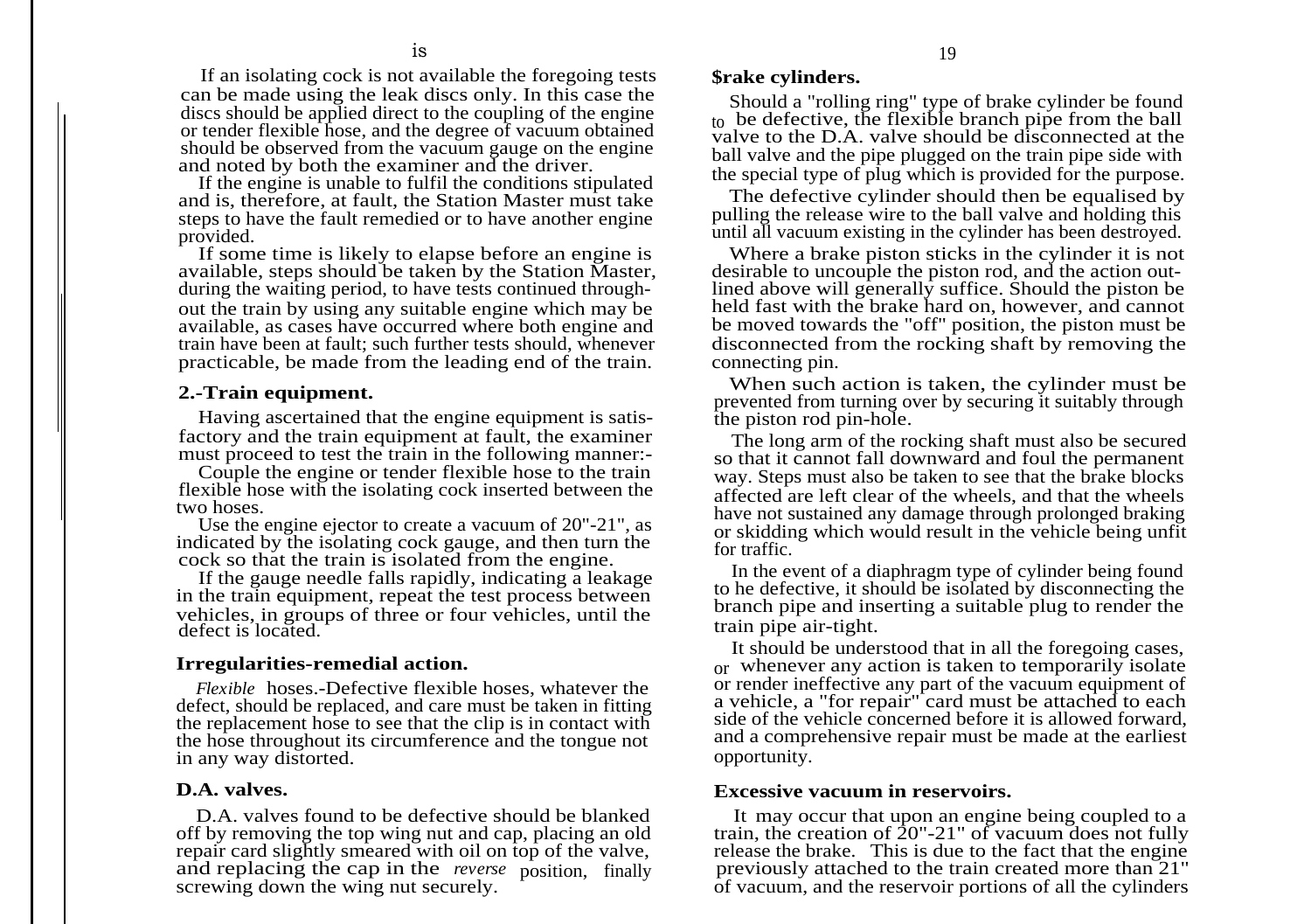are therefore left with more than the stipulated degree of vacuum, and do not balance with the 20"-21" created by the second engine when the latter is connected to the train pipe.

In these circumstances, equilibrium must be restored in all the cylinders of the train by operating each release valve in succession, and when this has been done, recreating vacuum throughout the equipment in the normal way.

#### **Safety precautions.**

The attention of all concerned is directed to the necessity of complying with the Company's regulations for the protection of staff working on carriages and wagons, **E.R.O.** 10444 and 10445, whenever called upon to effect any repair or adjustment, etc., to the Automatic Vacuum or Hand Brake on either coaching or freight stock.

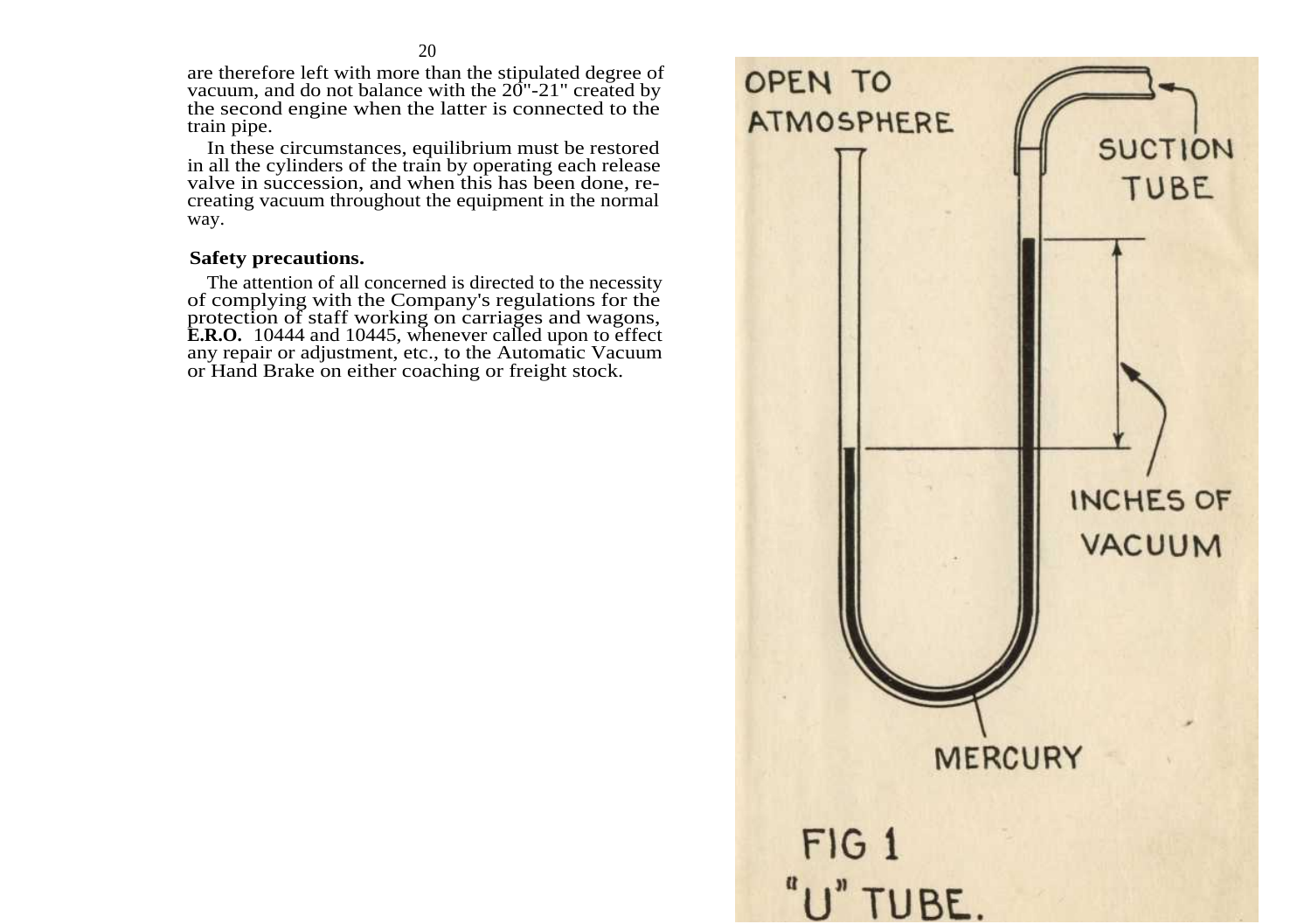

**MAY. 1946** RLS.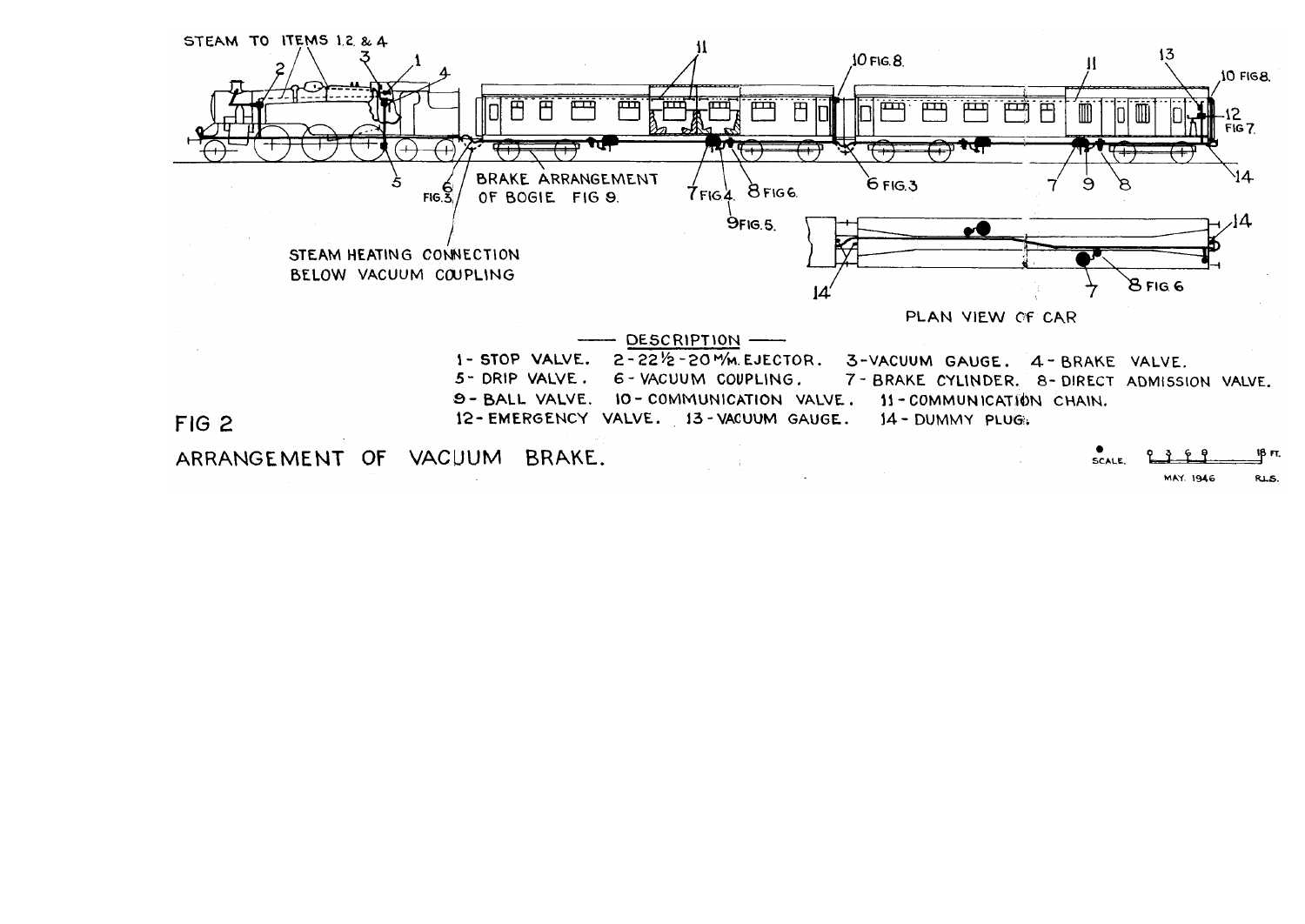

FULL SIZE R.L.S. MAY. 1941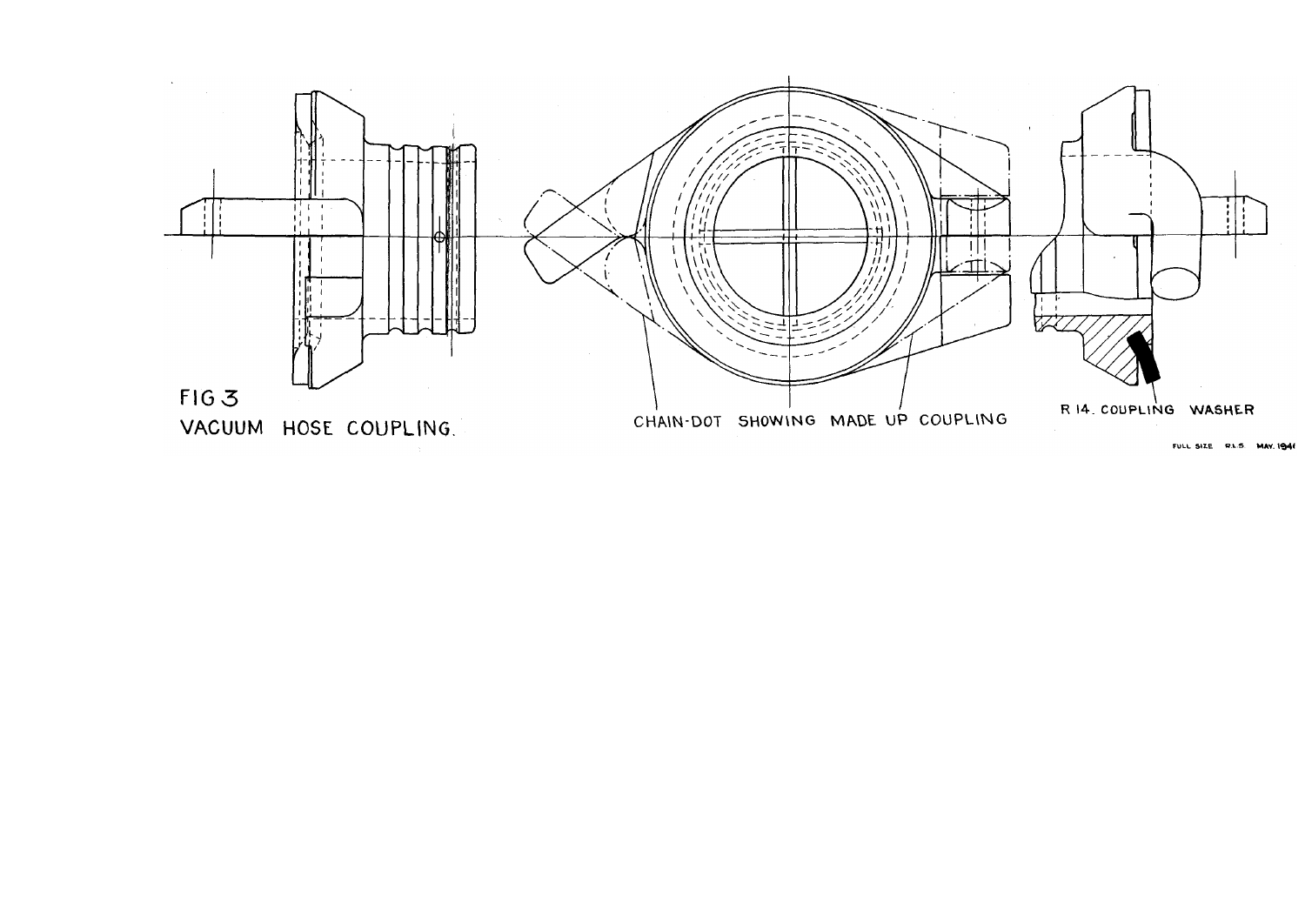

ARRANGEMENT OF VACUUM BRAKE.

SCALE  $1/2$  -  $1$  FOOT, MAY 1946. RLS.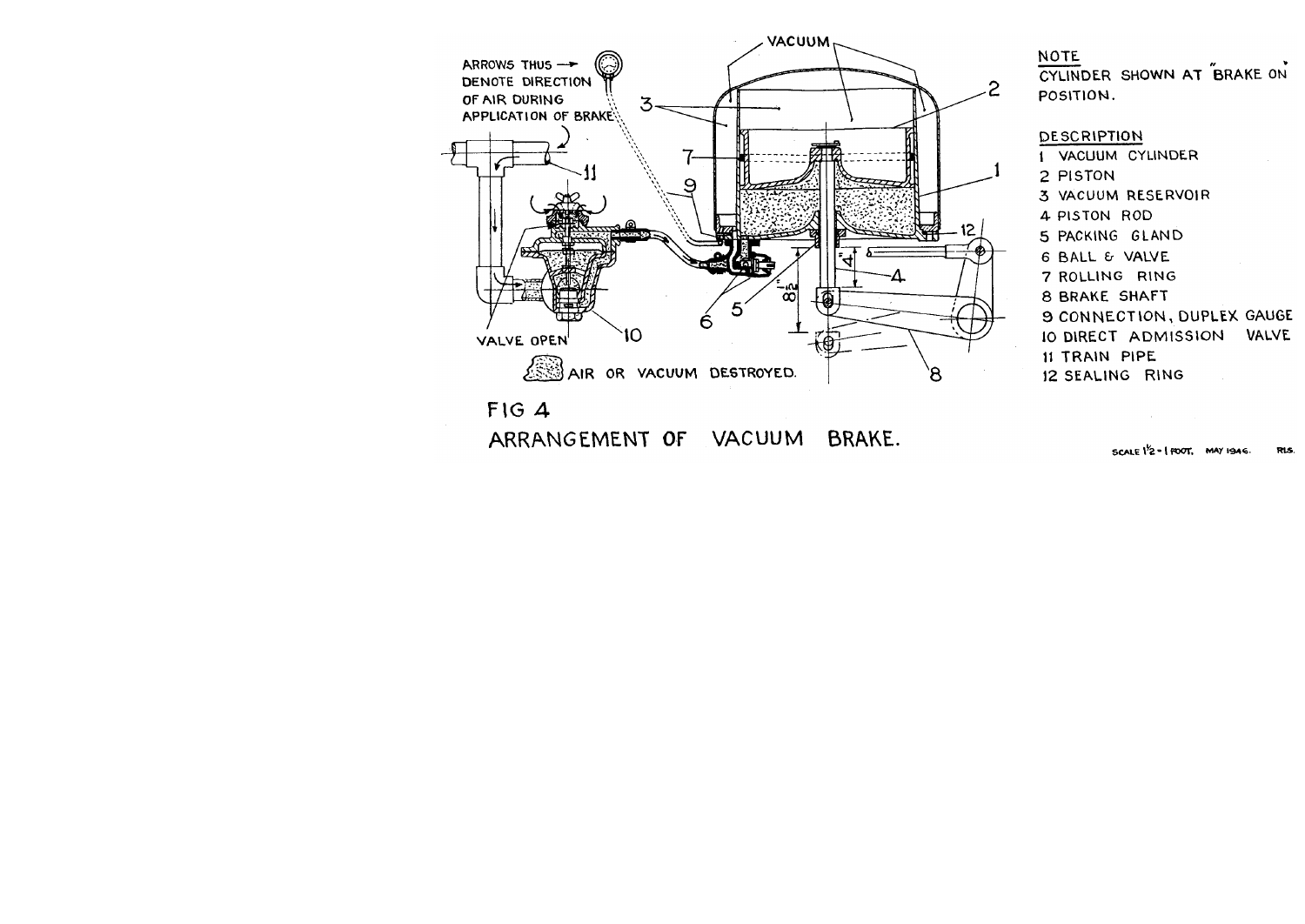

FULL SIZE. MAY 1946. RLS.

 $\mathcal{S}$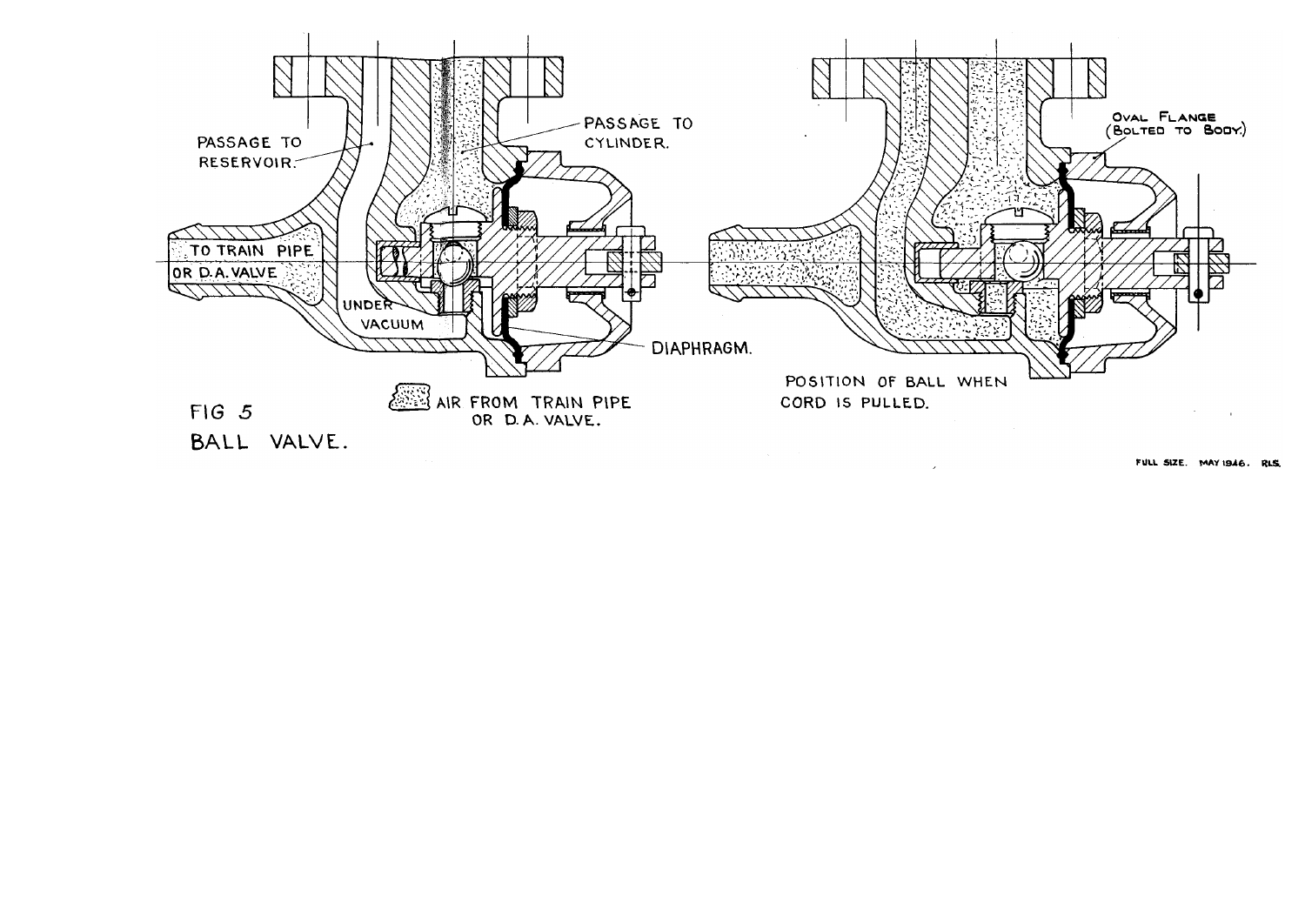

SCALE 3x1FOOT. MAY 1946. RCS.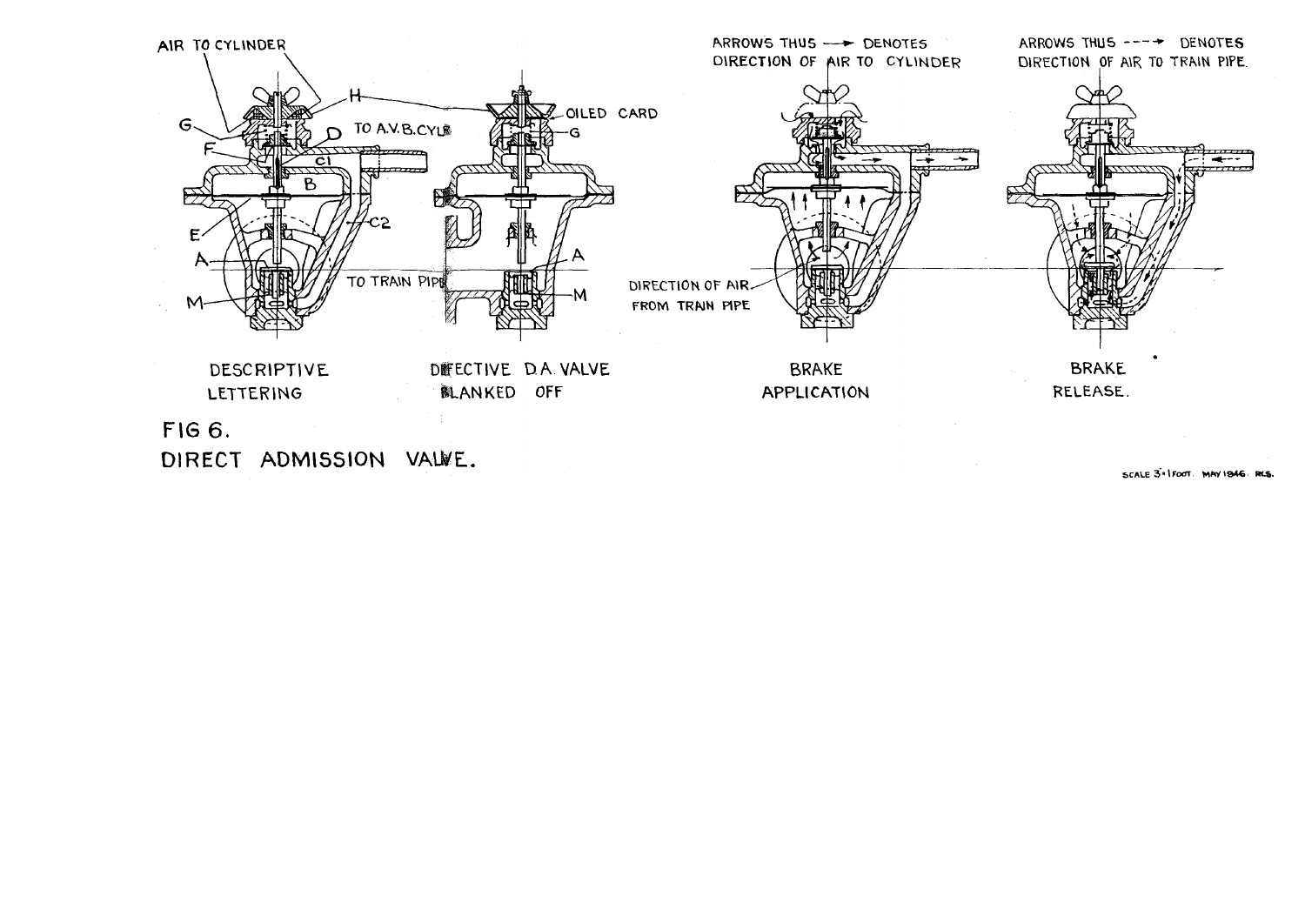

FIG. 6A NEW TYPE FILTER & CAP TO D.A. VALVE.

SCALE 6"=IFOOT. MAY.1946. RLS.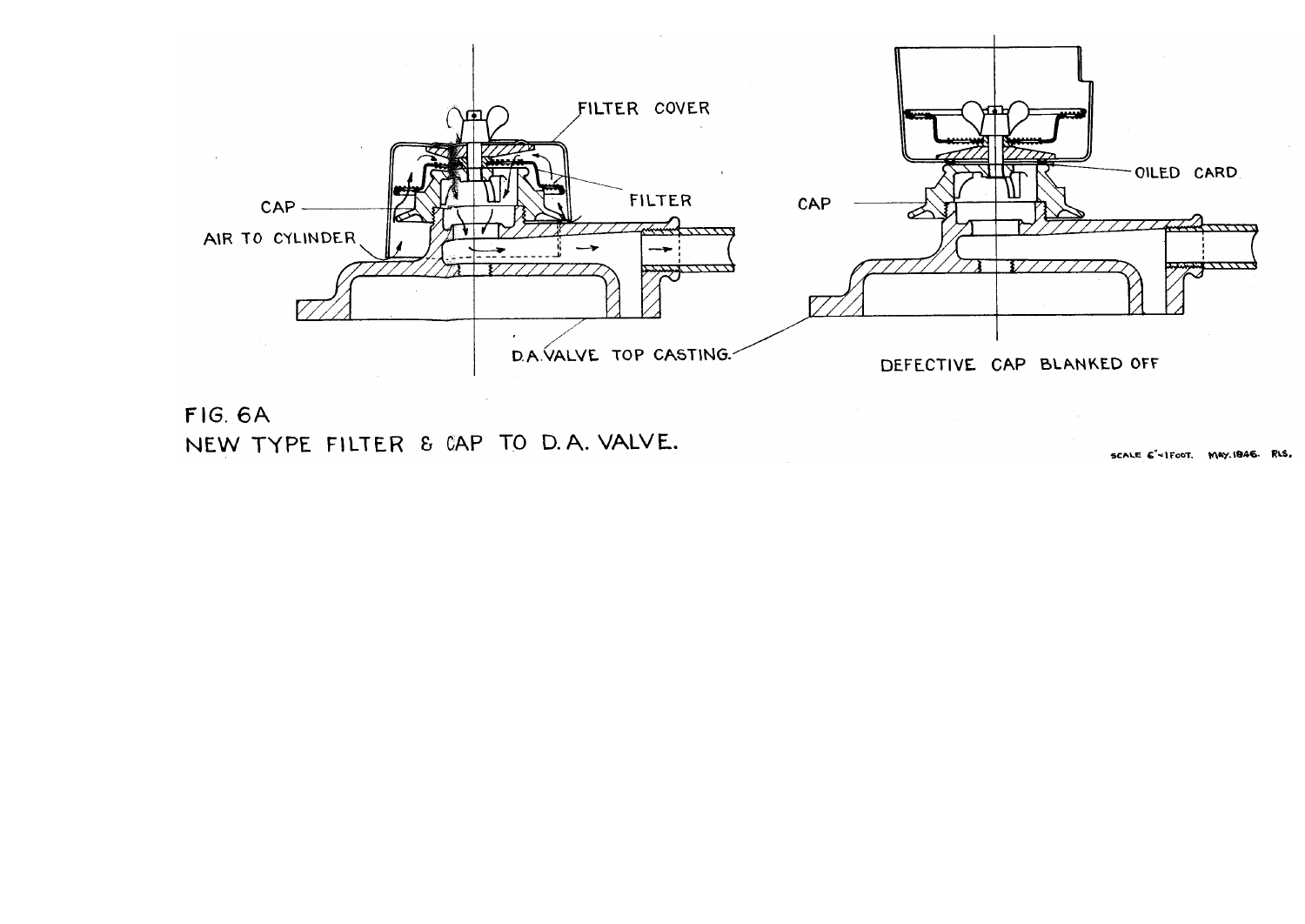

- **DESCRIPTION**
- I RESERVOIR
- 2 VALVE
- 3 DIAPHRAGM
- 4 HOLLOW SPINDLE (NIPPLE REMOVEE
- 5 CONNECTION TO GAUGE
- 6 AIR INLET HOLES
- 7 RUBBER VALVE
- 
- 8 OPERATING HANDLE

 $FIG. 7$ EMERGENCY VALVE. (NON-AUTOMATIC.)

SCALE  $\frac{36}{6}$  = 1 FOOT, MAY 1946. RLS.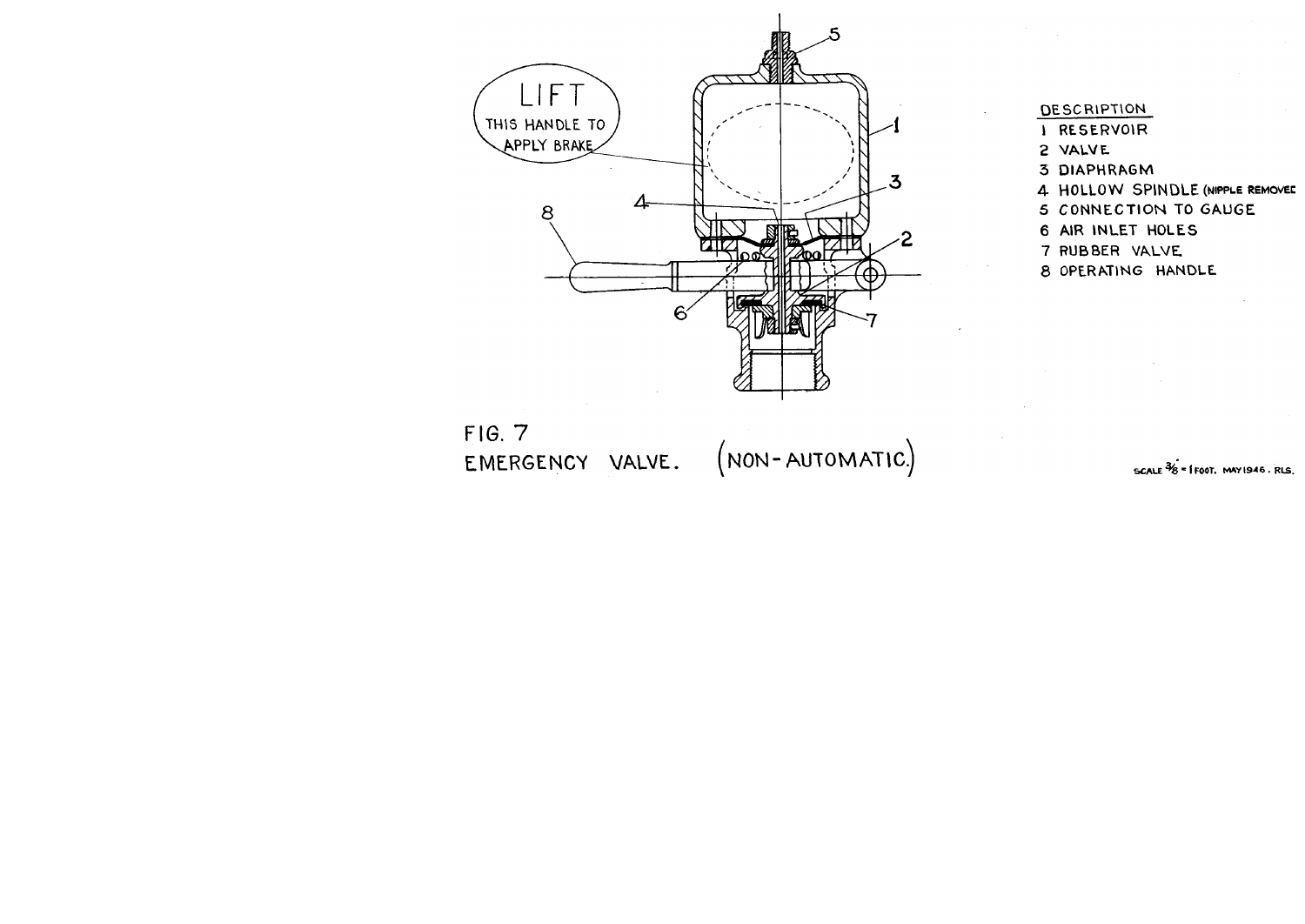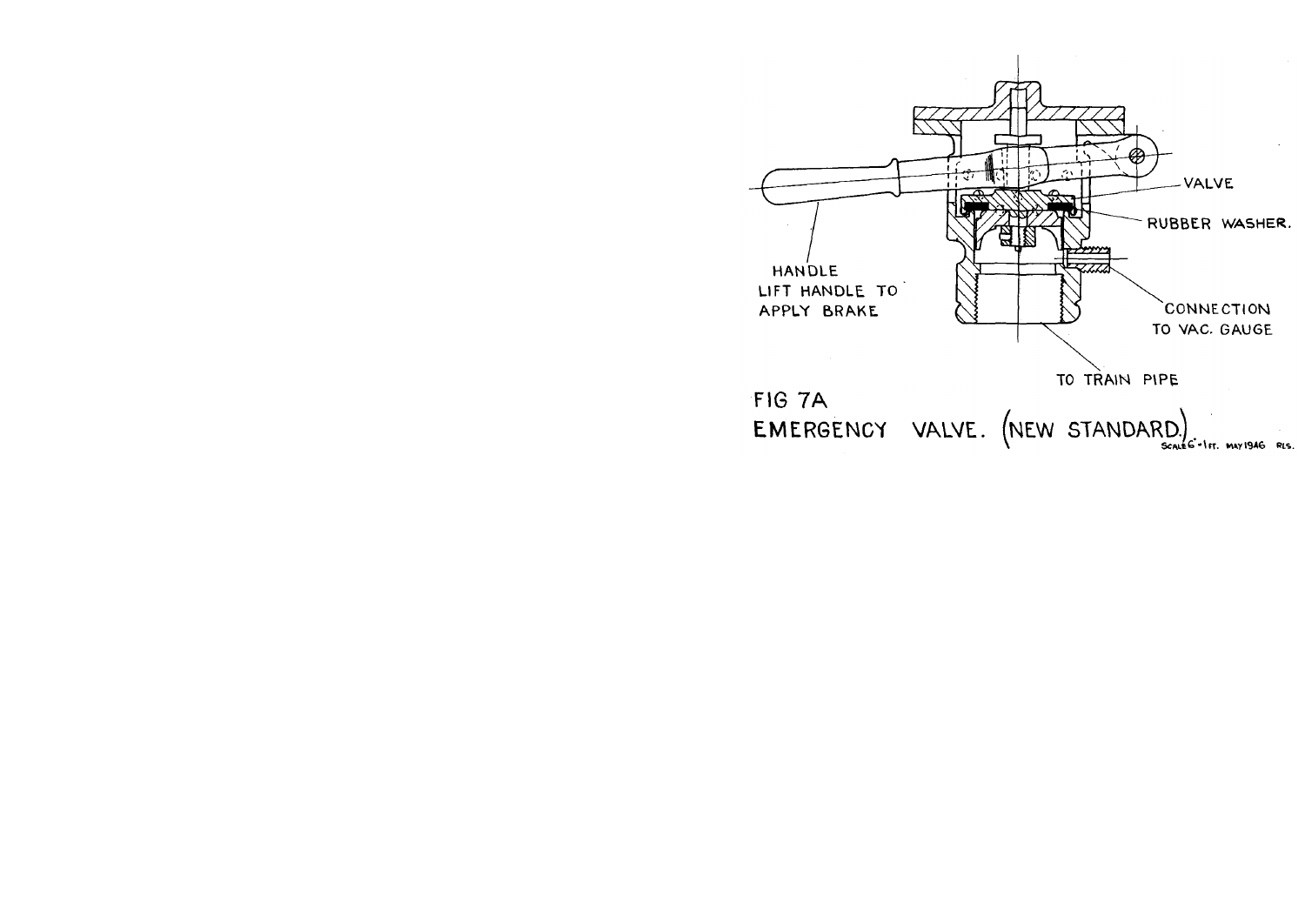

FIG 8 COMMUNICATION VALVE & DISC-CLOSED.

SCALE 6-1 FOOT. MAY 1946. RLS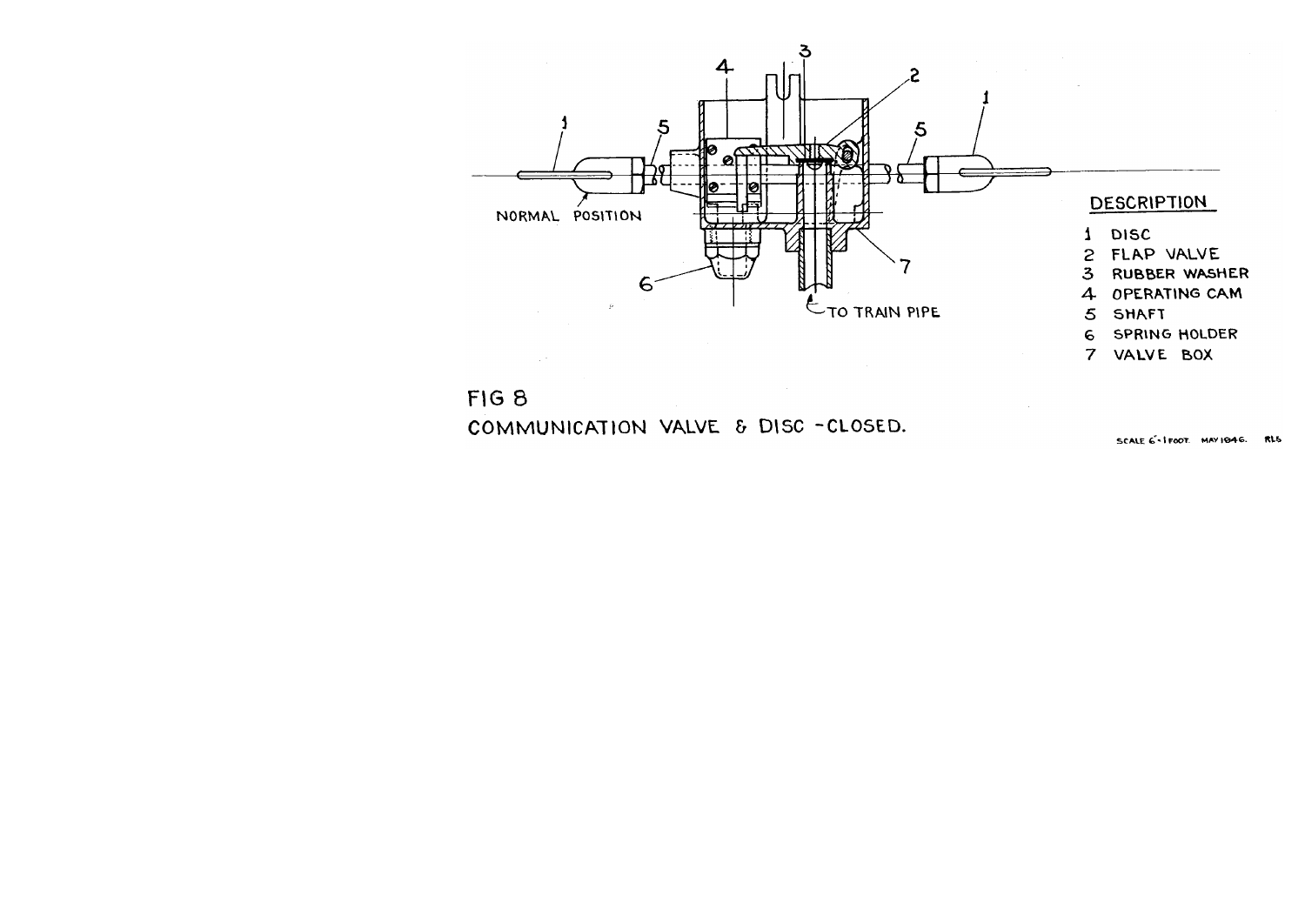

SCALE G-1FOOT MAY 1946 RLS.